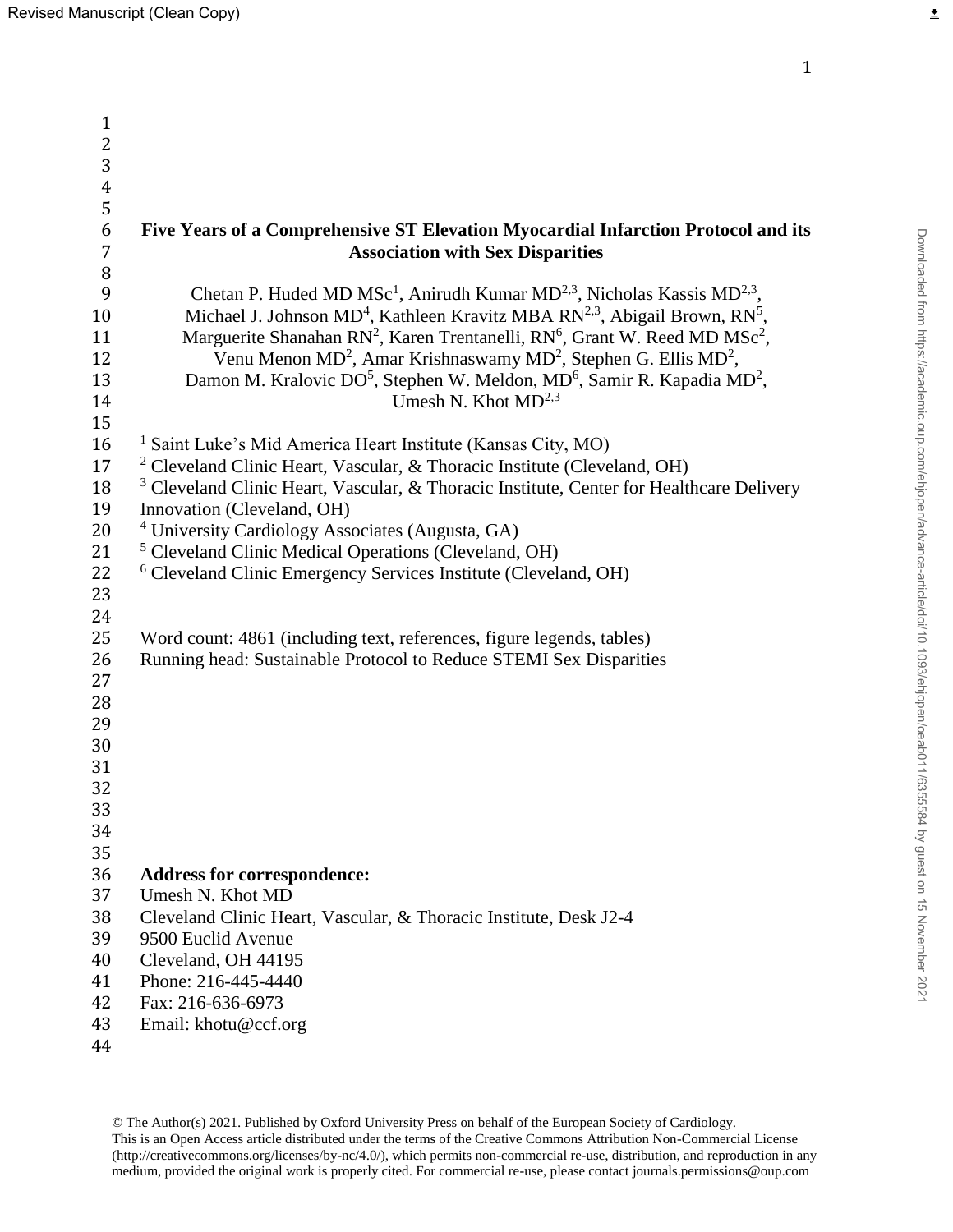**Aims:** To determine whether a comprehensive STEMI protocol is associated with

reduced sex disparities over 5 years.

**Methods and Results:** This was an observational cohort study of 1833 consecutive

STEMI patients treated with percutaneous coronary intervention (PCI) before (1/1/2011-

7/14/2014, control group) and after (7/15/2014-7/15/2019, protocol group)

implementation of a protocol for early guideline-directed medical therapy (GDMT), rapid

door to balloon time (D2BT), and use of trans-radial PCI. In the control group females

9 had less GDMT (77.1% vs. 68.1%, p=0.03), similarly low trans-radial PCI (19.0% vs.

17.6%, p=0.73), and longer D2BT(104 min [79, 133] vs. 112 min [85, 147], p=0.02)

corresponding to higher in-hospital mortality (4.5% vs. 10.3%, OR 2.44 [1.34-4.46],

p=0.004), major adverse cardiac and cerebrovascular events (MACCE, 9.8% vs. 16.3%,

OR 1.79 [1.14-2.84], p=0.01), and net adverse clinical events (NACE, 16.1% vs. 28.3%,

OR 2.06 [1.42-2.99], p<0.001). In the protocol group, no significant sex differences were

observed in GDMT (87.2% vs. 86.4%, p=0.81) or D2BT (85 min [64, 106] vs. 89 min

[65, 111], p=0.06) but trans-radial PCI was used less in females (77.6% vs. 71.2%,

p=0.03). In-hospital mortality (2.5% vs. 4.4%, OR 1.78 [0.91-3.51], p=0.09) and

MACCE (9.0% vs. 11.0%, OR 1.27 [0.83-1.92], p=0.26) were similar between sexes, but

higher NACE in females approached significance (14.8% vs. 19.4%, OR 1.38 [0.99-

1.92], p=0.05) due to higher bleeding risk (7.2% vs. 11.1%, OR 1.60 [1.04-2.46],

21  $p=0.03$ ).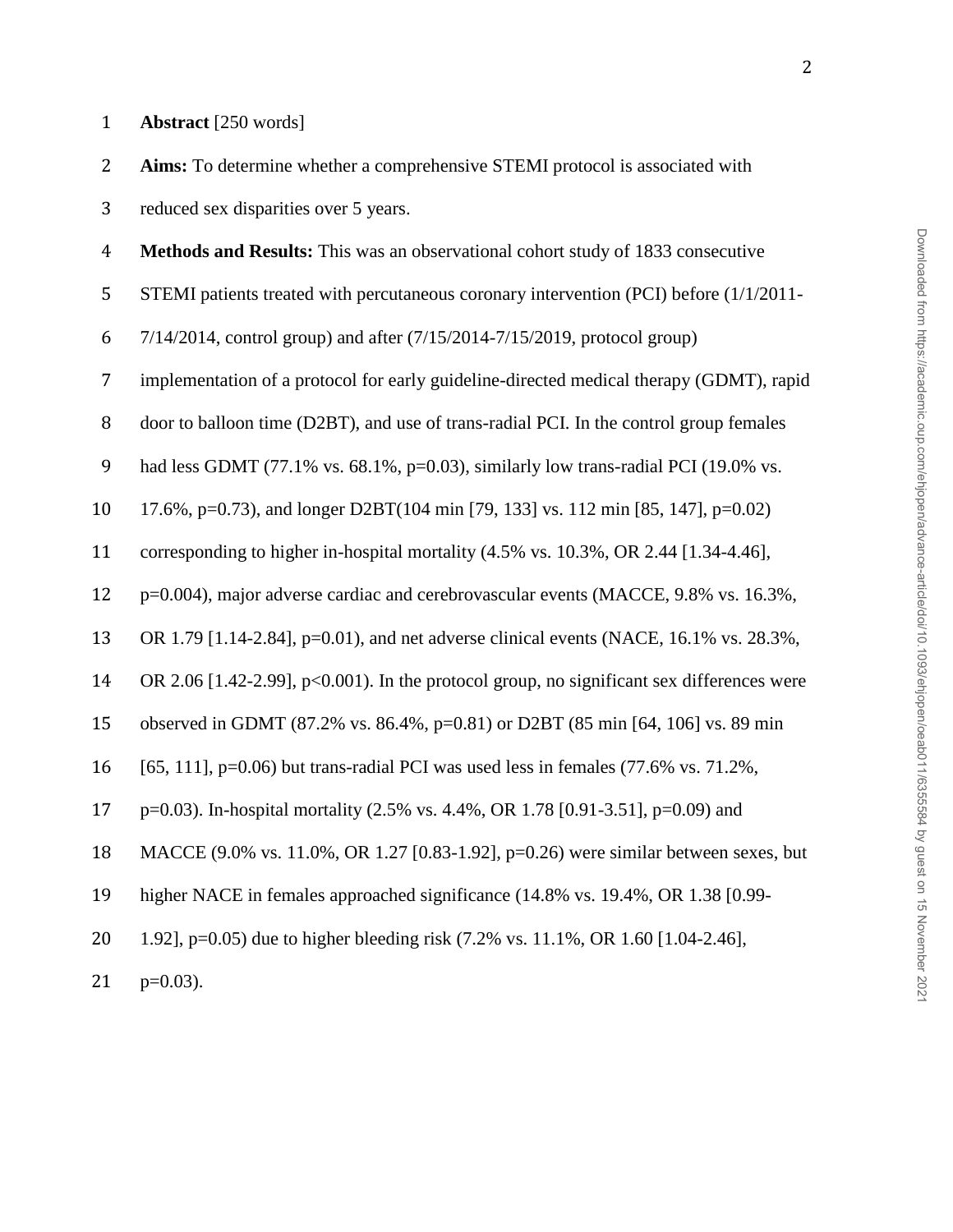| $\mathbf{1}$ | <b>Conclusions:</b> A comprehensive STEMI protocol was associated with sustained              |
|--------------|-----------------------------------------------------------------------------------------------|
| 2            | reductions for in-hospital ischemic outcomes over 5 years, but higher bleeding rates in       |
|              | 3 females persisted.                                                                          |
| 4            | <b>Key Words:</b> acute myocardial infarction, STEMI, disparities, bleeding, trans-radial PCI |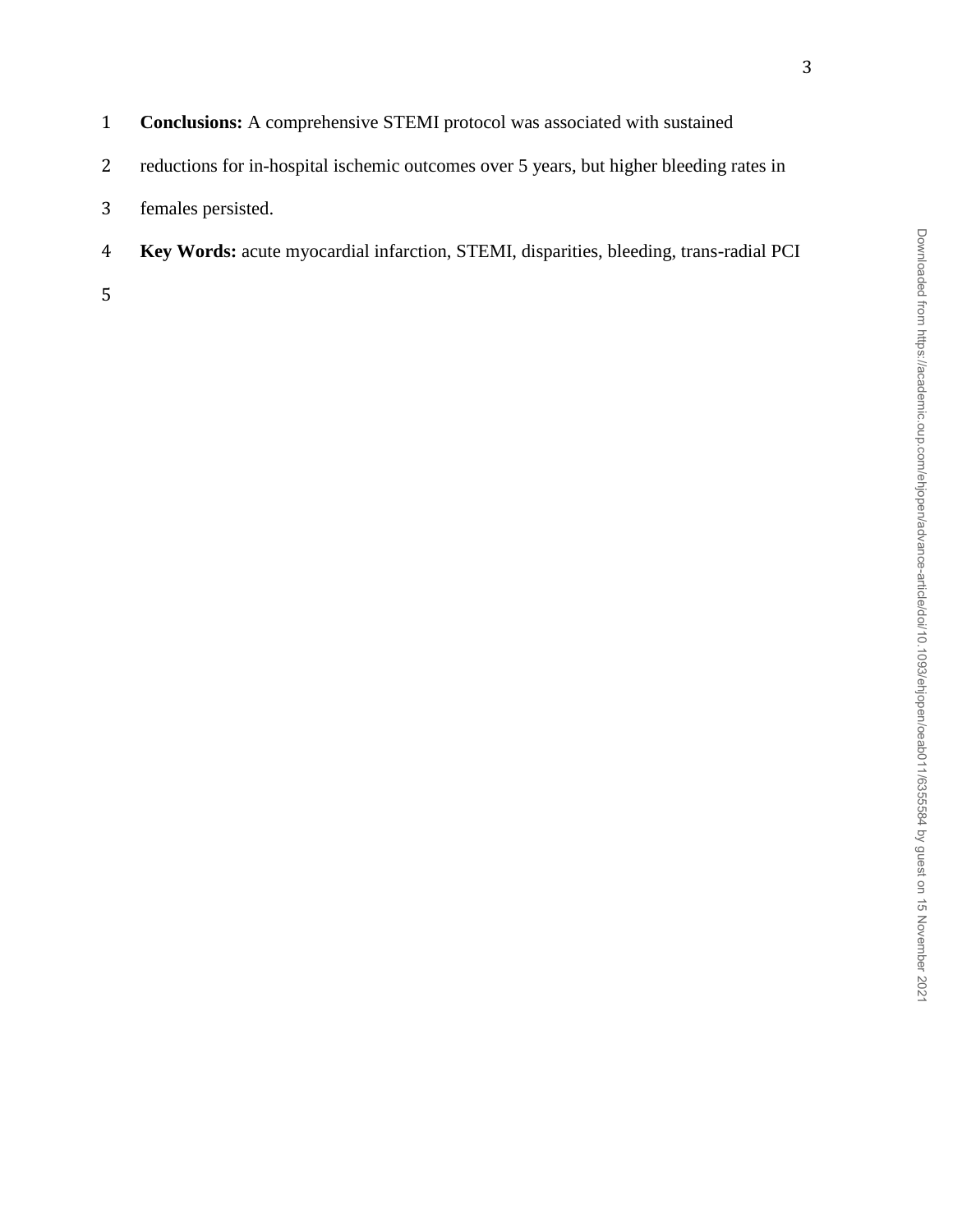## **Introduction**

2 Cardiovascular disease is the leading cause of death in females worldwide.<sup>1, 2</sup> However, compared with males, females with ST elevation myocardial infarction (STEMI) receive less guideline-directed medical therapy (GDMT), and door to balloon times (D2BT) are 5 significantly longer.<sup>3-5</sup> Rates of in-hospital adverse events, de novo heart failure, and 6 mortality from STEMI are also significantly higher in females.<sup>6, 7</sup> Sex disparities in STEMI care and outcomes have been widely reported internationally and in randomized 8 clinical trials, highlighting the magnitude of this problem. $8-12$  Recent publications from the American Heart Association and the European Society of Cardiology identify reducing sex disparities in STEMI as a public health 11 priority.<sup>1, 13</sup> The 2017 European STEMI guidelines "highlight the fact that women and men receive equal benefit from reperfusion strategy and STEMI-related therapy, and that 13 both genders must be managed in a similar fashion."<sup>13</sup> In order to improve the cardiovascular health of females, strategies to achieve the long-term equal management of STEMI are needed. We have previously shown promising results of a STEMI protocol 16 that reduced STEMI sex disparities in short-term follow-up.<sup>14</sup> However, it remains unclear whether this protocol can be sustained long-term to consistently achieve the similar management and outcomes of STEMI between sexes. The purpose of this study was to evaluate the association of a comprehensive STEMI protocol with sex disparities in STEMI care and outcomes for 5 years after protocol implementation.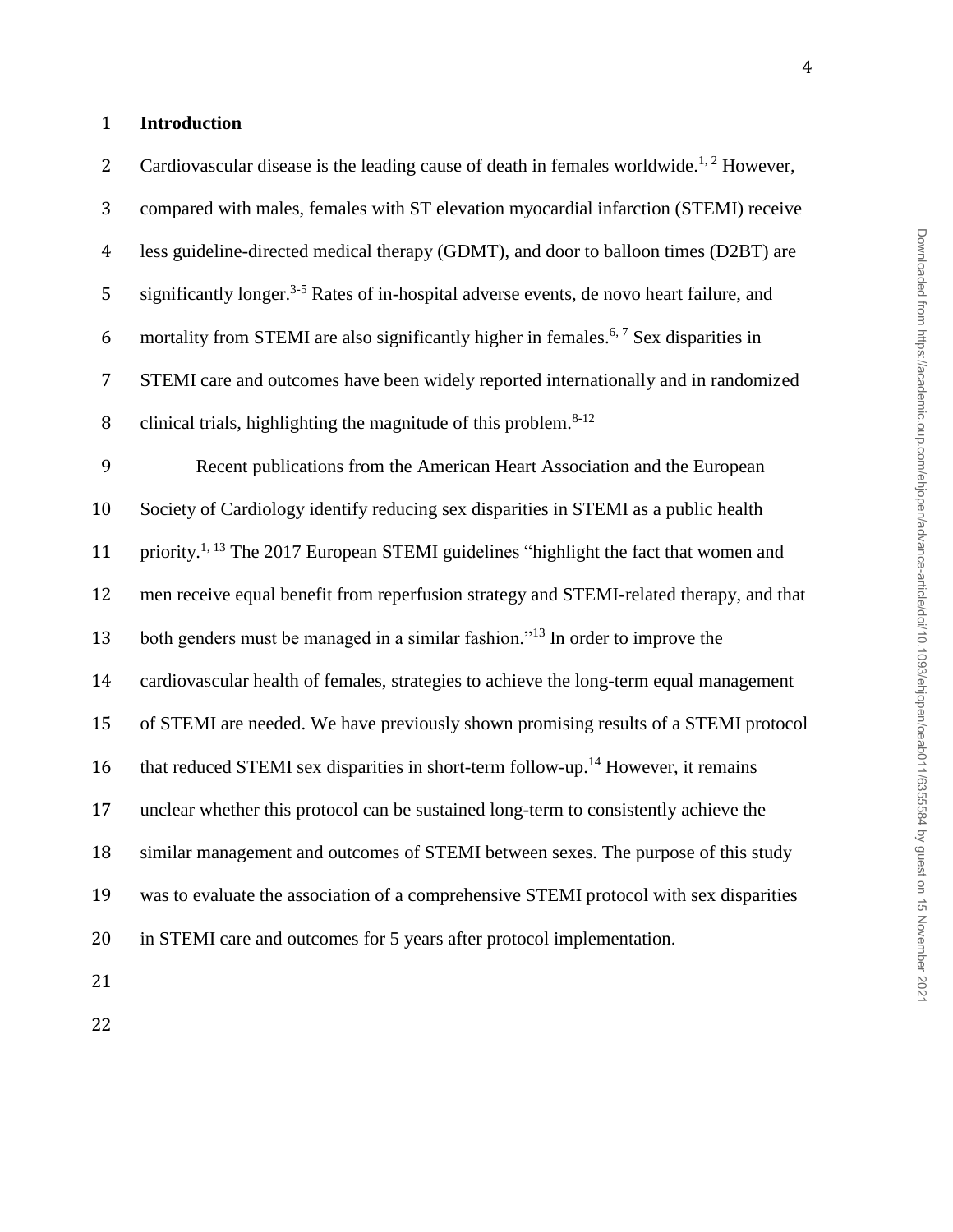## **Methods**

## *Study Population*

 This was an observational cohort study of consecutive patients with STEMI treated with primary PCI at a tertiary care hospital within a multi-hospital regional health system from 1/1/2011 to 7/15/2019 (Figure 1). No patients were excluded. Data were collected prospectively as part of institutional reporting for the National Cardiovascular Data 7 Registry CathPCI database.<sup>15</sup> On 7/15/2014 a comprehensive STEMI protocol was instituted within the health system to standardize STEMI care. For the purposes of this 9 study, the population was divided into control  $(1/1/2011 - 7/14/2014)$  and protocol groups (7/15/2014-7/15/2019). The care and outcomes of male vs. female patients with STEMI were compared in the control and protocol groups separately. This study was approved by the Cleveland Clinic Institutional Review Board with a waiver of informed consent. The data underlying this article cannot be shared publically to protect the privacy of individuals that participated in the study. *STEMI Protocol* The details of the comprehensive STEMI protocol implemented on 7/15/2014 have been 18 previously published.<sup>14, 16</sup> In brief the protocol entailed 4 steps intended to standardize STEMI care. First, Emergency Department (ED) physicians were authorized to activate the cardiac catheterization lab without delay for cardiac consultation. Second, a checklist was used to streamline critical tasks and provide real-time clinical decision support prior to PCI (medication administration, clinical assessments, identification of high-risk alerts). The checklists used for patients presenting to the primary ED, for patients transferred for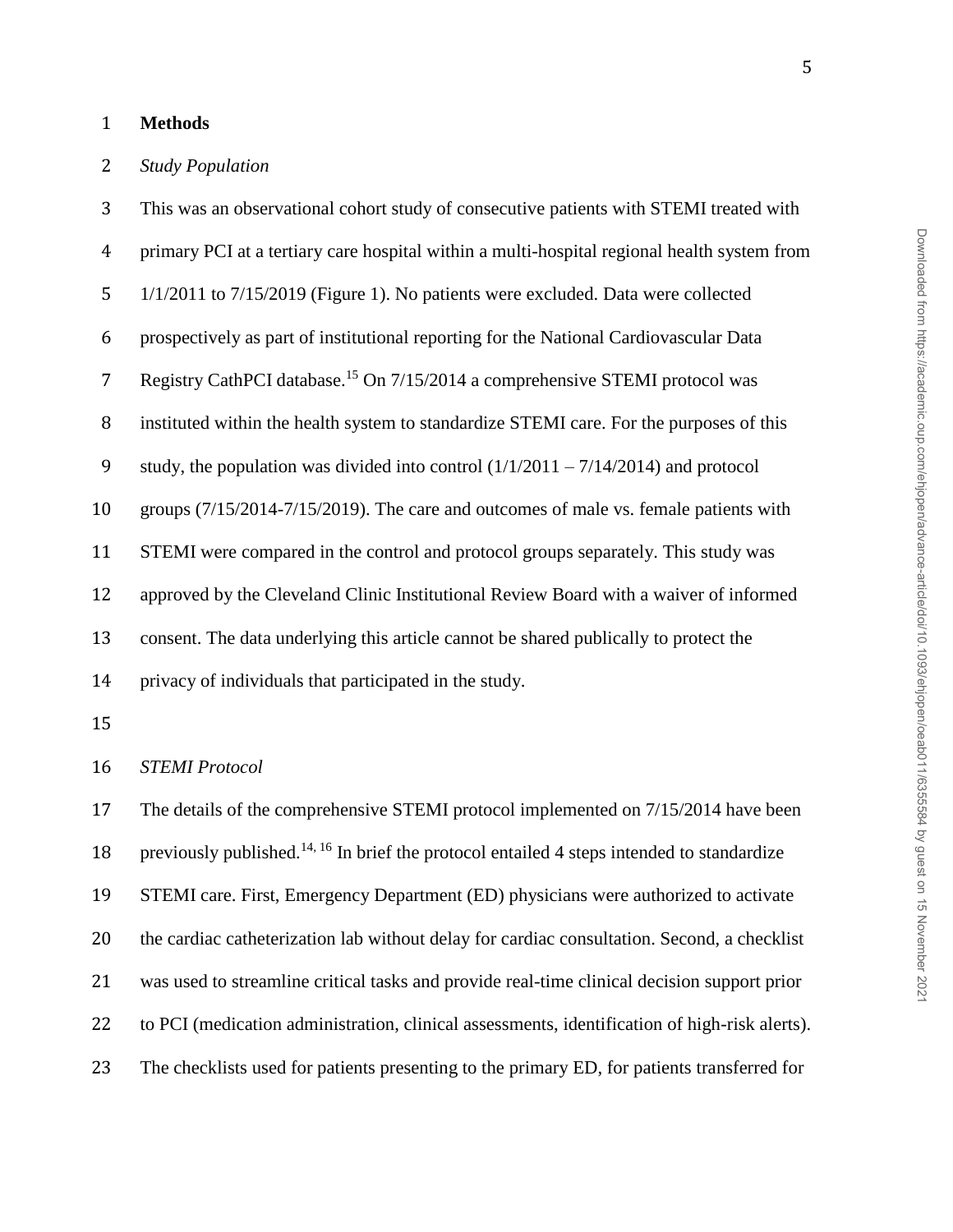| $\mathbf{1}$   | PCI, and those with in-hospital STEMI are provided in Supplementary Figures 1-3.                |
|----------------|-------------------------------------------------------------------------------------------------|
| $\overline{2}$ | Third, a policy of immediate transfer to an immediately available catheterization lab was       |
| 3              | implemented. Patients were not held in the ED awaiting catheterization lab readiness.           |
| $\overline{4}$ | Instead the catheterization lab was prepared at all times to accept a patient with STEMI.       |
| 5              | Finally, the protocol standardized trans-radial access as the preferred initial arterial access |
| 6              | site for PCI, but the final decision on arterial access site was left to the attending          |
| 7              | interventional cardiologist.                                                                    |
| 8              |                                                                                                 |
| 9              | <b>Study Outcomes</b>                                                                           |
| 10             | STEMI process outcomes assessed were the use of GDMT prior to arterial sheath                   |
| 11             | insertion for PCI, the use of trans-radial access for PCI, and D2BT. GDMT was defined           |
| 12             | as administration of aspirin, a P2Y12 inhibitor (clopidogrel, prasugrel, or ticagrelor), and    |
| 13             | an anticoagulant (low-molecular weight, unfractionated heparin, or bivalirudin).                |
| 14             | Medication administration data was retrieved from the medication administration record          |
| 15             | and emergency medical services records. D2BT was defined as the time from first ED              |
| 16             | arrival to first device activation during PCI. For in-hospital STEMI, the time of first ECG     |
| 17             | showing STEMI was used instead of time of first ED arrival. D2BT was analyzed overall           |
| 18             | and also stratified by STEMI presenting location (primary ED, in-hospital, inter-hospital       |
| 19             | transfer). STEMI clinical outcomes assessed were in-hospital mortality, major adverse           |
| 20             | cardiovascular and cerebrovascular events (MACCE; composite of death, reinfarction,             |
| 21             | stroke, cardiogenic shock), and net adverse clinical events (NACE: composite of                 |
| 22             | MACCE and bleeding). Definitions for re-infarction (myocardial infarction after index           |
| 23             | PCI), stroke, cardiogenic shock, and bleeding were based on the specifications of the           |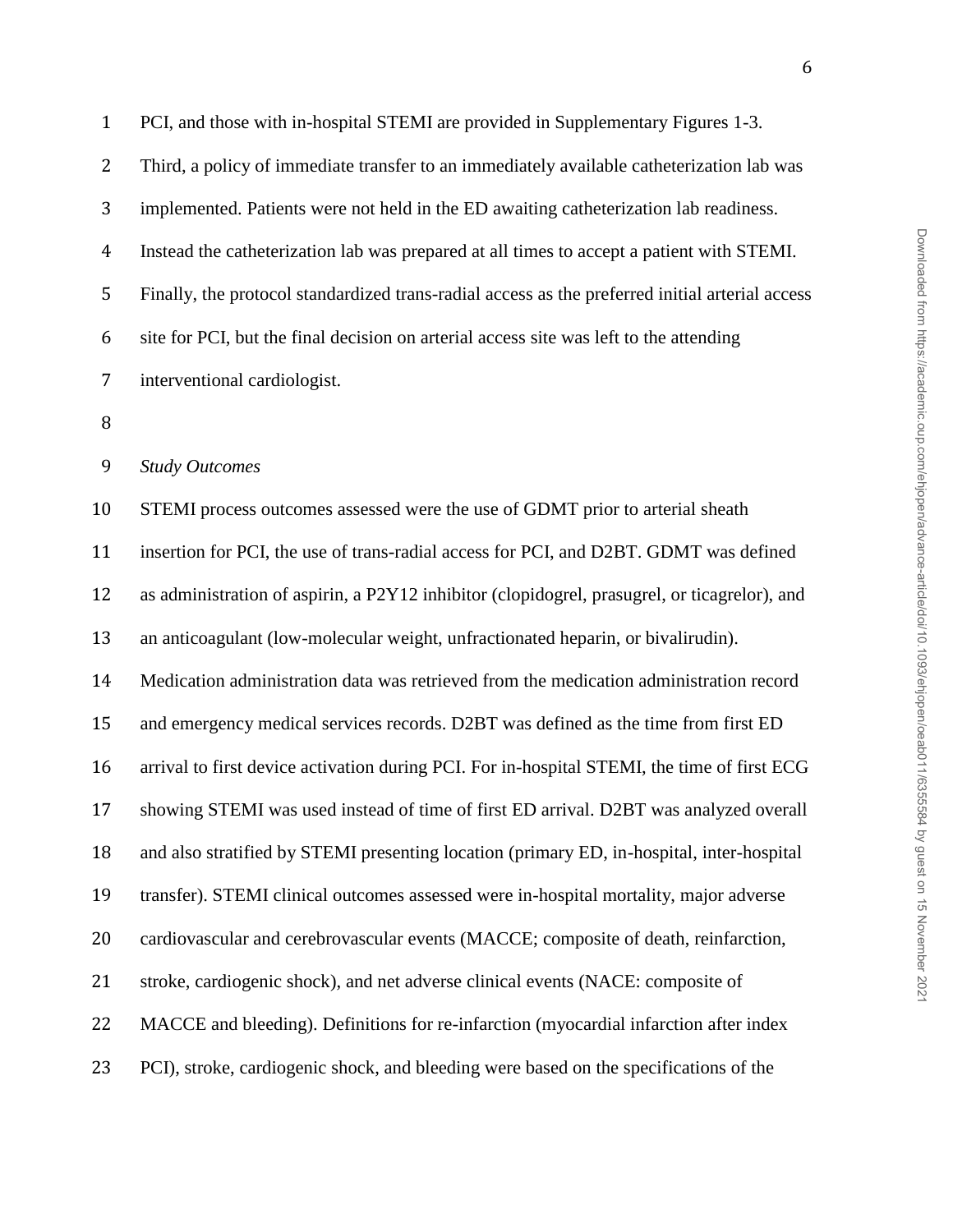coder's data dictionary for the NCDR CathPCI Registry. These events were adjudicated 2 and recorded prospectively by trained data abstractors for purposes independent of this research study.

*Data Analysis*

5 Continuous variables are presented with median  $(25<sup>th</sup>, 75<sup>th</sup>$  percentile) and compared with a Mann Whitney U test. Baseline categorical variables are presented as number (%) and compared with Chi-squared test or Fisher's exact tests as appropriate. The process and clinical outcomes enumerated above were compared between sexes in the protocol and control groups separately. In-hospital outcomes were compared between sexes using logistic regression. Models were carried out separately for control and protocol groups. Number of events, event rates (95% confidence interval), odds ratios (95% confidence interval), and p values of regression models are presented. No risk adjustment was performed. Despite the known higher risk profile of females, the a priori analysis plan was to evaluate the association of the STEMI protocol with sex disparities without risk adjustment to minimize potential bias in favor of the STEMI protocol. All p-values are two sided and considered statistically significant if <0.05. Analysis was performed with SPSS version 26 software (IBM Corporation; Armonk, NY) and R version 3.6.3 (R Foundation for Statistical Computing, Vienna, Austria). Dr. Huded and Dr. Khot had full access to all of the data and take responsibility for its integrity and the data analysis.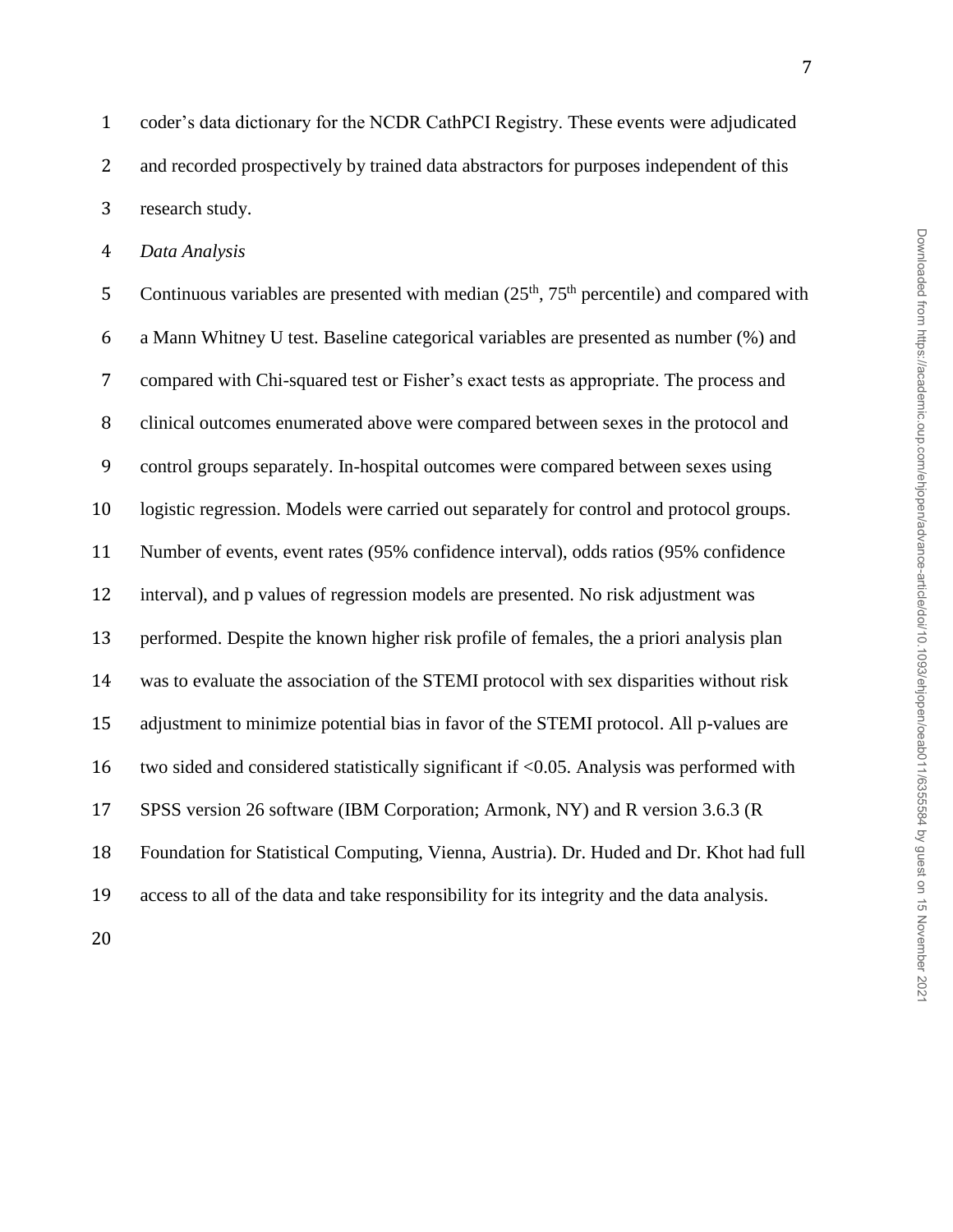### **Results**

## *Baseline Characteristics*

 The study population included 1833 consecutive patients with STEMI treated with primary PCI. Females comprised 32.2% (233/723) of the control group and 32.5% (361/1110) of the protocol group. Compared with males, females were significantly older with higher rates of hypertension, cerebrovascular disease, peripheral artery disease, chronic lung disease, and diabetes (Table 1). Differences between males and females were fairly consistent in both the control and protocol groups (Supplementary Table 1). Females were older, more likely to be of black race, and had higher rates of hypertension, cerebrovascular disease, and diabetes in both the control and protocol groups. In the control group, females were more likely to have a non-system delay prior to PCI, while in the protocol group females were more likely to have peripheral artery disease and chronic lung disease.

#### *STEMI Process Outcomes*

In the control group, GDMT was administered prior to arterial sheath insertion for PCI

significantly less in females (77.1% [378/490] vs. 68.1% [161/233], p=0.03). In the

protocol group, GDMT administration was similar in both sexes (87.2% [652/749] vs.

86.4% [312/361], p=0.81). Trans-radial access for PCI was used infrequently in both

males and females in the control group (19.0% [93/490] vs. 17.6% [41/233], p=0.73).

There was a major increase in trans-radial PCI adoption in both males and females after

22 protocol implementation (p<0.001 for both), although the absolute trans-radial PCI use in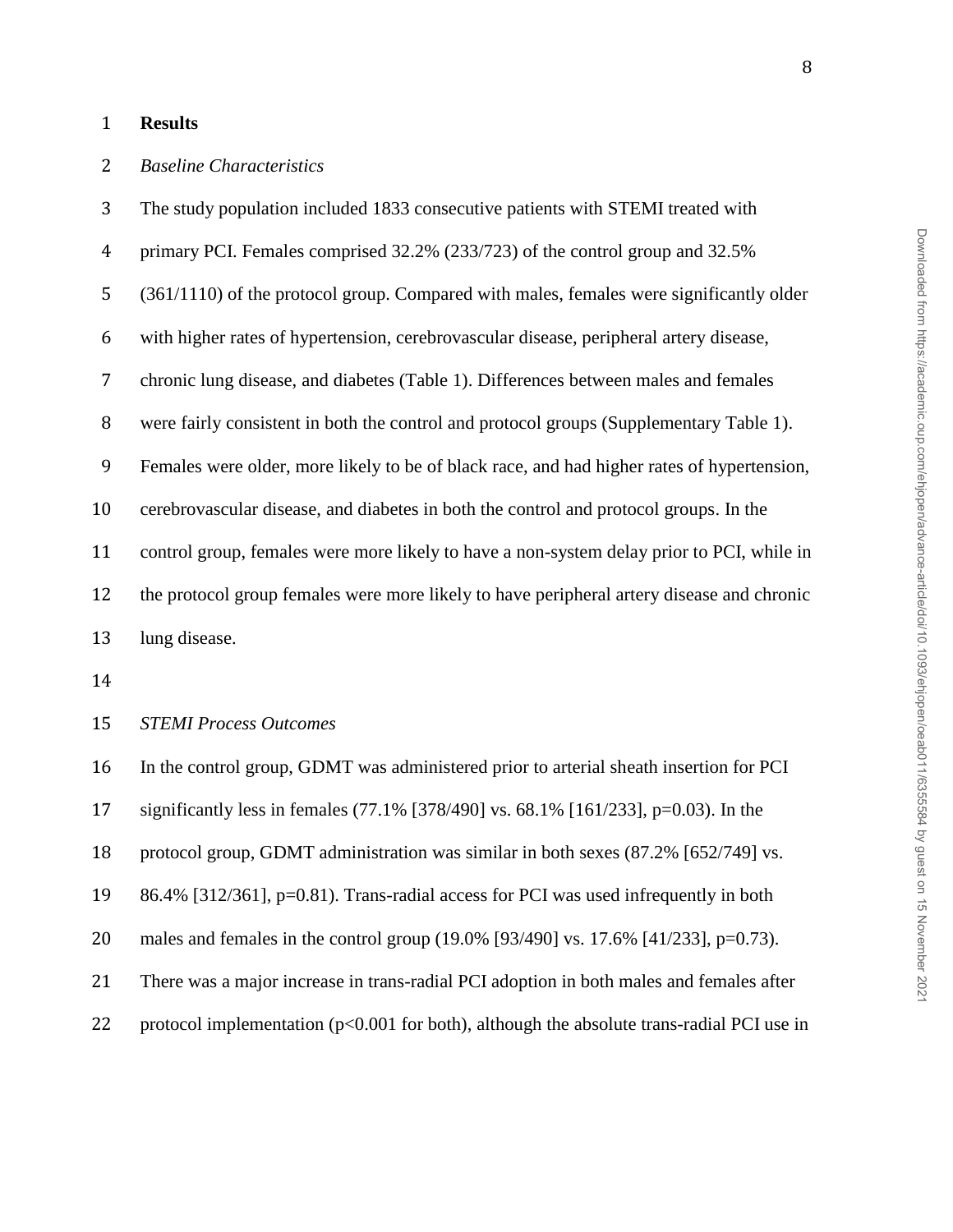males was higher than females in the protocol group (77.6% [581/749] vs. 71.2%

| 2<br>$[257/361]$ , p=0.03). |  |  |  |
|-----------------------------|--|--|--|
|-----------------------------|--|--|--|

| 3              | D2BT was significantly longer in females in the control group (104 min [79, 133]                                      |
|----------------|-----------------------------------------------------------------------------------------------------------------------|
| $\overline{4}$ | vs. 112 min [85, 147], $p=0.02$ ; Figure 2). D2BT was significantly longer in females both                            |
| 5              | among patients presenting to the primary ED (62 min [51, 80] vs. 81 min [56, 113],                                    |
| 6              | p=0.01) and those transferred for PCI (111 min [94, 141] vs. 123 min [99, 151], p=0.02).                              |
| $\overline{7}$ | Among those with in-hospital STEMI, D2BT were statistically similar in males and                                      |
| 8              | females in the control group (105 min [76, 169] vs. 130 [87, 270], p=0.35).                                           |
| 9              | In the protocol group, D2BT was not statistically different between males and                                         |
| 10             | females overall $(85 \text{ min } [64, 106] \text{ vs. } 89 \text{ min } [65, 111], p=0.06)$ , in those presenting to |
| 11             | the primary ED (49 min [37, 64] vs. 53 min [39, 65], $p=0.28$ ), and in those with in-                                |
| 12             | hospital STEMI (65 min [53, 85] vs. 60 [52, 90], $p=0.72$ ). In patients transferred for PCI,                         |
| 13             | D2BT remained longer by 4 minutes in females, a difference which approached statistical                               |
| 14             | significance (96 min [81, 114] vs. 100 min [84, 117], p=0.05).                                                        |
| 15             |                                                                                                                       |
| 16             | <b>STEMI Clinical Outcomes</b>                                                                                        |
| 17             | In the control group, females had higher rates of in-hospital mortality, MACCE, and                                   |
| 18             | NACE (Table 2). In-hospital stroke and bleeding were also significantly higher in                                     |
| 19             | females in the control group. In the protocol group, there were no sex differences in the                             |
| 20             | rates of mortality, MACCE, or stroke. The rate of bleeding in females fell from 19.0% in                              |
| 21             | the control group to 11.1% in the protocol group, but a sex disparity in bleeding persisted                           |
| 22             | in the protocol group with a statistically higher risk of bleeding in females. The higher                             |
| 23             | rate of bleeding in females contributed to a 4.6% higher absolute risk of NACE in                                     |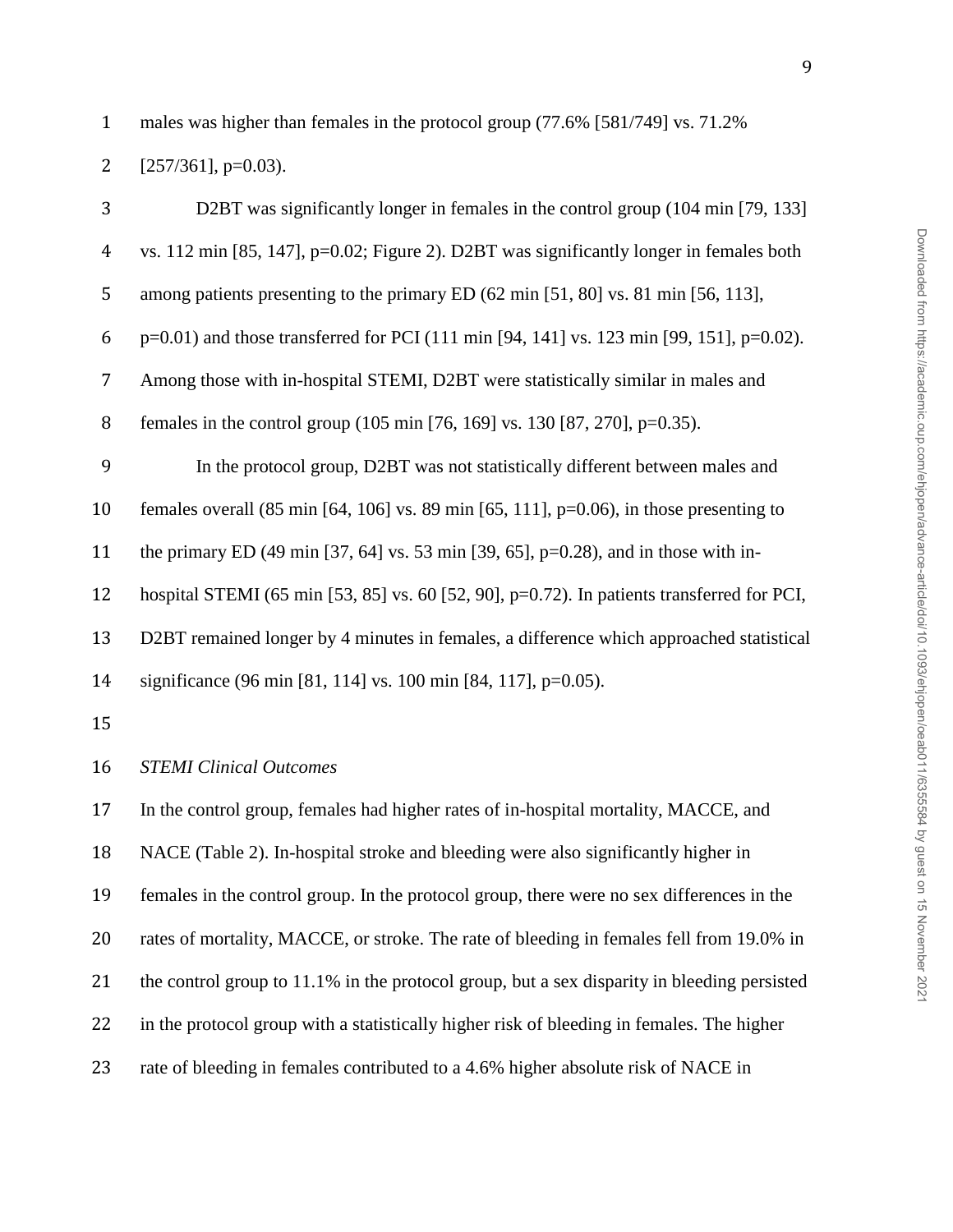| $\mathbf{1}$ | females compared with males in the protocol group that approached statistical             |
|--------------|-------------------------------------------------------------------------------------------|
| 2            | significance. Females in the protocol group also had a higher rate of in-hospital         |
| 3            | reinfarction, a difference that was not observed in the control group.                    |
| 4            | During the study period, annual male in-hospital mortality was stable, while there        |
| 5            | was a trend toward reduced annual female in-hospital mortality, which approached          |
| 6            | statistical significance (Supplementary Table 2 and Supplementary Figure 1).              |
| 7            |                                                                                           |
| 8            | <b>Discussion</b>                                                                         |
| 9            | <b>Principal Findings</b>                                                                 |
| 10           | In this observational cohort study of consecutive STEMI patients treated with PCI before  |
| 11           | and after implementation of a comprehensive STEMI protocol, the following principal       |
| 12           | findings were observed. First, use of GDMT and D2BT were similar between sexes for 5      |
| 13           | years after implementation of the STEMI protocol. Second, there were major                |
| 14           | improvements in the use of trans-radial PCI in both males and females although there was  |
| 15           | a lower rate of trans-radial PCI use in females after protocol implementation. Third, sex |
| 16           | disparities in mortality and MACCE were no longer observed for 5 years after protocol     |
| 17           | implementation (Graphical Abstract). Finally, a significantly higher rate of bleeding in  |
| 18           | females persisted despite implementation of a STEMI protocol including promotion of       |
| 19           | trans-radial PCI.                                                                         |
| 20           |                                                                                           |
| 21           | Reduction of Sex Disparities in STEMI                                                     |

In a previous study by Wei et al., the authors observed no significant sex difference in

23 age-adjusted long-term survival after STEMI in a regional STEMI system.<sup>17</sup> However,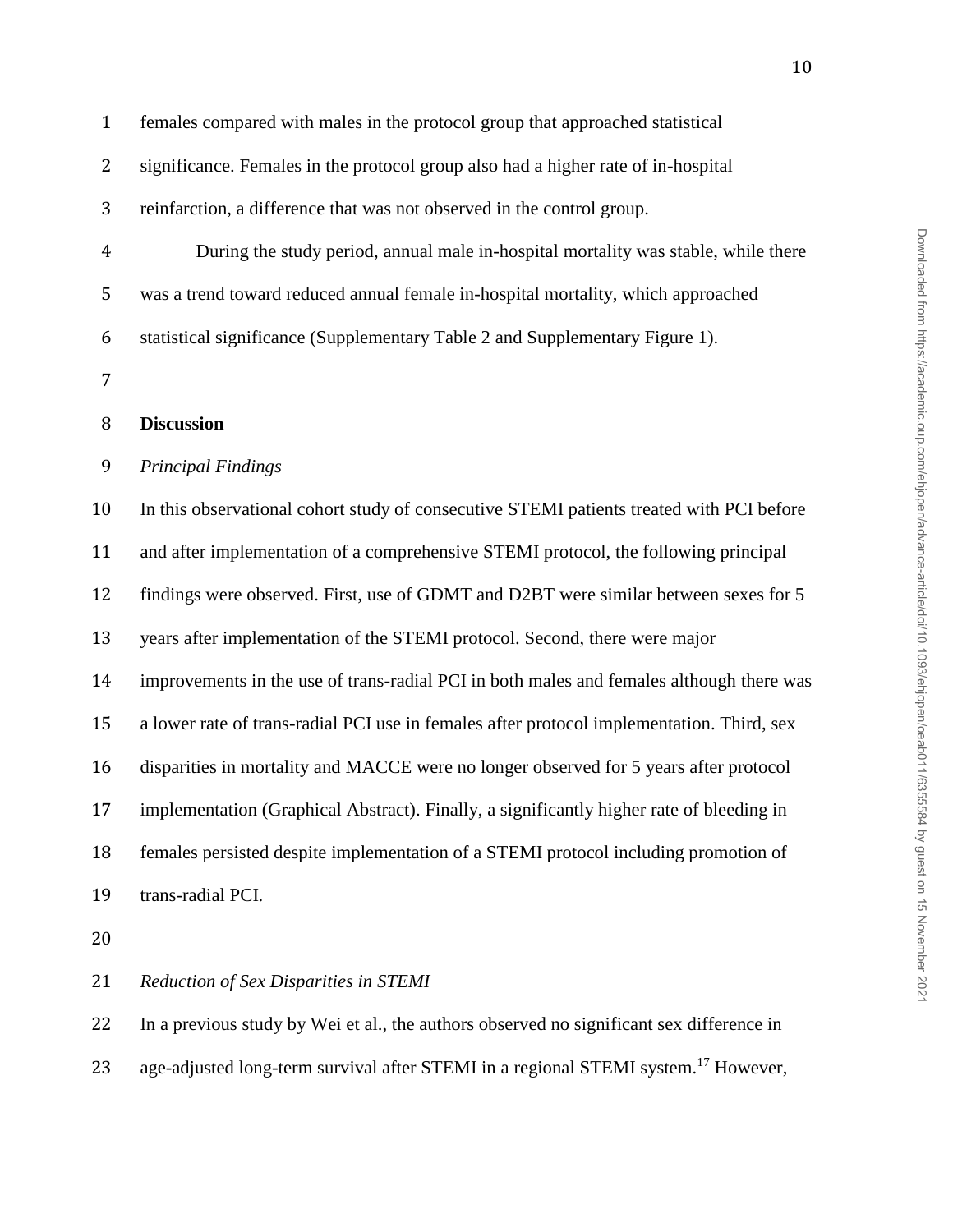| $\mathbf{1}$   | despite the impressive findings of that analysis, sex disparities in both STEMI process                   |
|----------------|-----------------------------------------------------------------------------------------------------------|
| $\overline{2}$ | and clinical outcomes persisted. D2BT were significantly shorter in males vs. females                     |
| 3              | while in-hospital mortality $(5.2\% \text{ vs. } 7.6\%, \text{p=0.001})$ and 30-day MACE (major adverse   |
| $\overline{4}$ | cardiac events defined as myocardial infarction, stroke, or death; 7.8% vs. 10.6%,                        |
| 5              | p=0.002) were both significantly higher in females. Additionally, it remains controversial                |
| 6              | whether STEMI systems of care can truly impact sex disparities even if the system is                      |
| $\overline{7}$ | successful in achieving lower D2BT overall. A recent report from the Mission: Lifeline                    |
| $\, 8$         | STEMI accelerator program demonstrated successful improvements in achievement of                          |
| 9              | guideline-directed D2BT goals in males but no meaningful improvements in females. <sup>5</sup>            |
| 10             | The present study supports an association of a STEMI protocol with reduced sex                            |
| 11             | disparities and the sustainability of these improvements over a 5-year duration.                          |
| 12             |                                                                                                           |
| 13             | Sustainability of Reductions in Sex Disparities                                                           |
| 14             | The comprehensive STEMI protocol in this study previously produced encouraging early                      |
| 15             | results with reduced sex disparities in STEMI care and outcomes in the first 2 years after                |
| 16             | protocol implementation. <sup>14</sup> Whether these improvements could be sustained over a longer        |
| 17             | period was the focus of the present analysis. A major challenge of hospital quality                       |
| 18             | improvement work is maintaining early gains in quality for the long-term. The                             |
| 19             | phenomenon of "regression to the mean" may dictate that early gains in key metrics are                    |
| 20             | lost as performance declines to pre-intervention levels over time. <sup>18, 19</sup> The protocol in this |
| 21             | study achieved sustained success through the following processes. First, an                               |
| 22             | interdisciplinary team of cardiologists, cardiology fellows, emergency physicians, nurses,                |
| 23             | and critical care transporters oversaw the STEMI clinical program including protocol                      |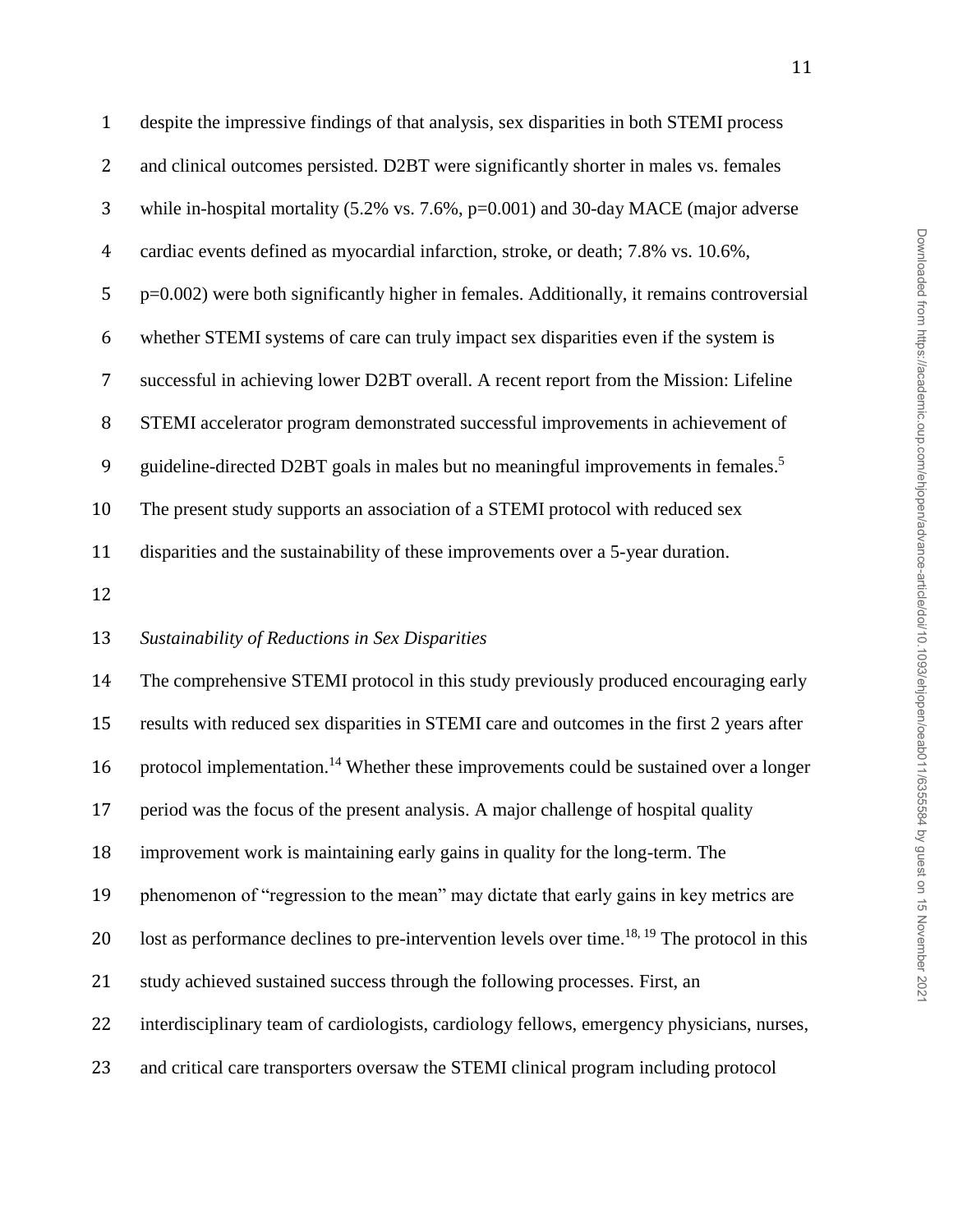adherence. Second, monthly interdisciplinary STEMI committee meetings were 2 conducted to review cases, discuss successes and challenges, and to work through process issues as they arose. Third, new trainees were oriented to the STEMI system workflow and team expectations annually and on an ad hoc basis as appropriate. Fourth, feedback on both positive and negative performance was shared in a constructive and non-punitive manner with the goal of optimizing system performance and patient care.

### *Mechanisms of Improved Female STEMI Outcomes*

 The observed association of the protocol in this study with reduced sex disparities likely related to its comprehensive nature in targeting prompt GDMT, rapid D2BT, and bleeding avoidance through trans-radial PCI. This protocol fundamentally differs from other protocols that focus solely on D2BT. Current US STEMI guidelines give a class 1 recommendation for loading doses of aspirin, a P2Y12 inhibitor, and heparin prior to or 14 at the time of PCI.<sup>20</sup> Despite established sex disparities in use of GDMT,<sup>21</sup> the protocol used in this study was unique in its focus on early antithrombotic and antiplatelet drugs prior to PCI. Many GDMT metrics for STEMI care have traditionally focused on post PCI medication administration. Undue inter-provider variability in administering prompt antithrombotic and antiplatelet drugs prior to PCI was minimized with a standardized STEMI checklist in the ED.

 The baseline sex disparity in D2BT observed in this study was mitigated in 21 patients presenting to the primary ED, those transferred for PCI, and those with in- hospital STEMI. Among those transferred for PCI, a longer D2BT in females after protocol implementation approached statistical significance, but the absolute difference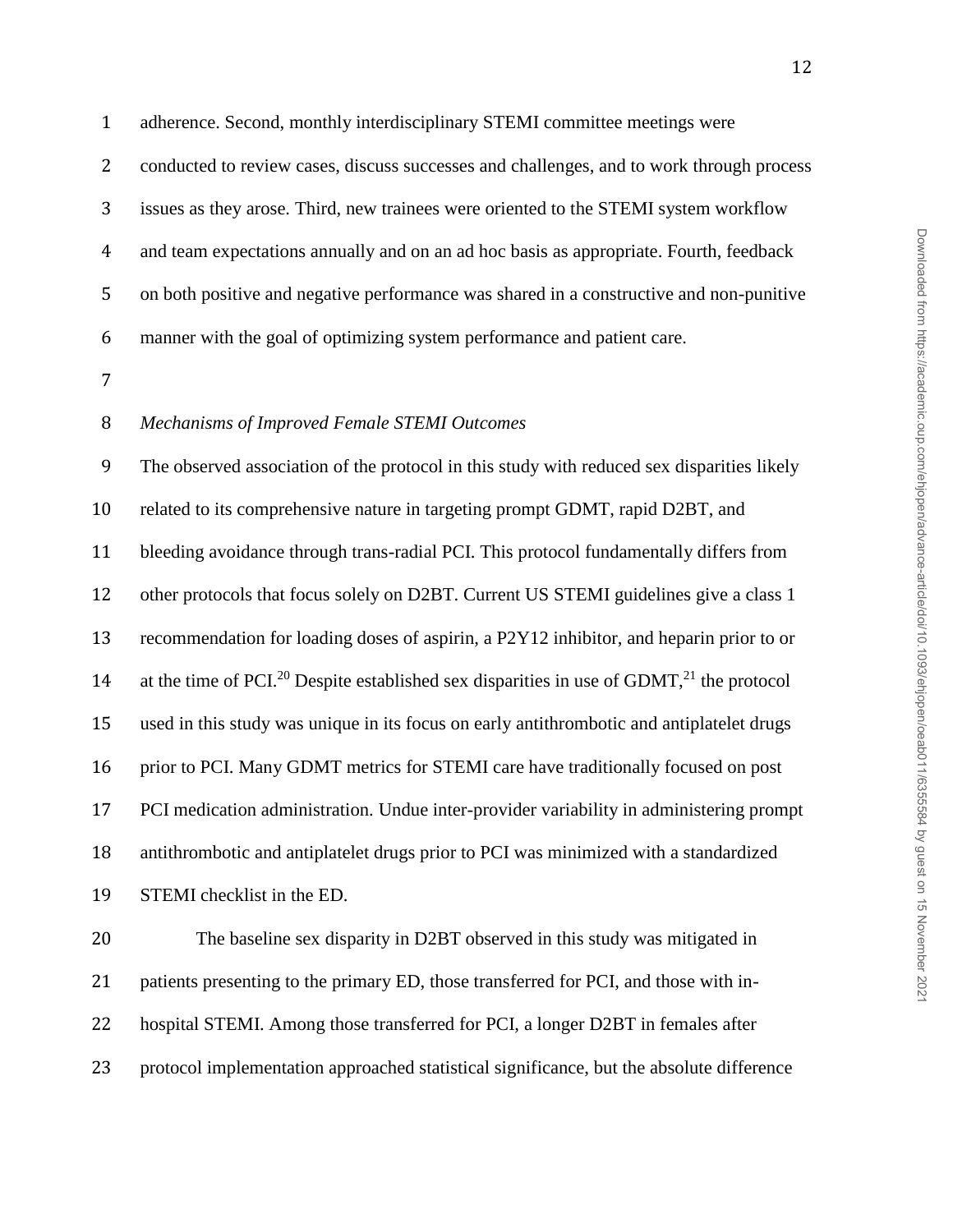was small (4 minutes). Reasons for longer D2BT in women may include atypical symptoms in women and higher rates of medical comorbidities contributing to medical 3 complexity.<sup>1</sup> Use of a comprehensive STEMI protocol with ED physician autonomy, immediate catheterization lab availability, and frequent STEMI team meetings including case reviews offers the potential to improve STEMI management at both PCI-capable and non-PCI capable hospitals.

 Trans-radial PCI for STEMI is now supported by multiple randomized clinical trials demonstrating its benefit and carries a class 1 indication in the 2017 European 9 STEMI guidelines.<sup>13</sup> In this study a  $>4$  fold increase in the use of trans-radial PCI was achieved in both sexes. However, a sex disparity was observed with a higher rate of trans-radial PCI in males in the protocol group. Female sex has been previously 12 associated with lower trans-radial PCI use in STEMI in the United States,  $^{22}$  and as a significant predictor of trans-radial PCI failure (OR 3.2, 95% confidence interval 2.0 to  $5.3$ , p<0.001).<sup>23</sup> This may be due to smaller radial artery caliber in women, higher rates of vasospasm, or shorter stature, which can contribute to technical challenges due to a short distance between the aortic root and the innominate artery. Further studies are needed to clarify whether an operator learning curve exists such that use of trans-radial PCI in females with STEMI can be improved with experience and adoption of techniques such as ultrasound guided access, adequate sedation, fewer catheter exchanges, or specific vasodilator cocktails.

- 
-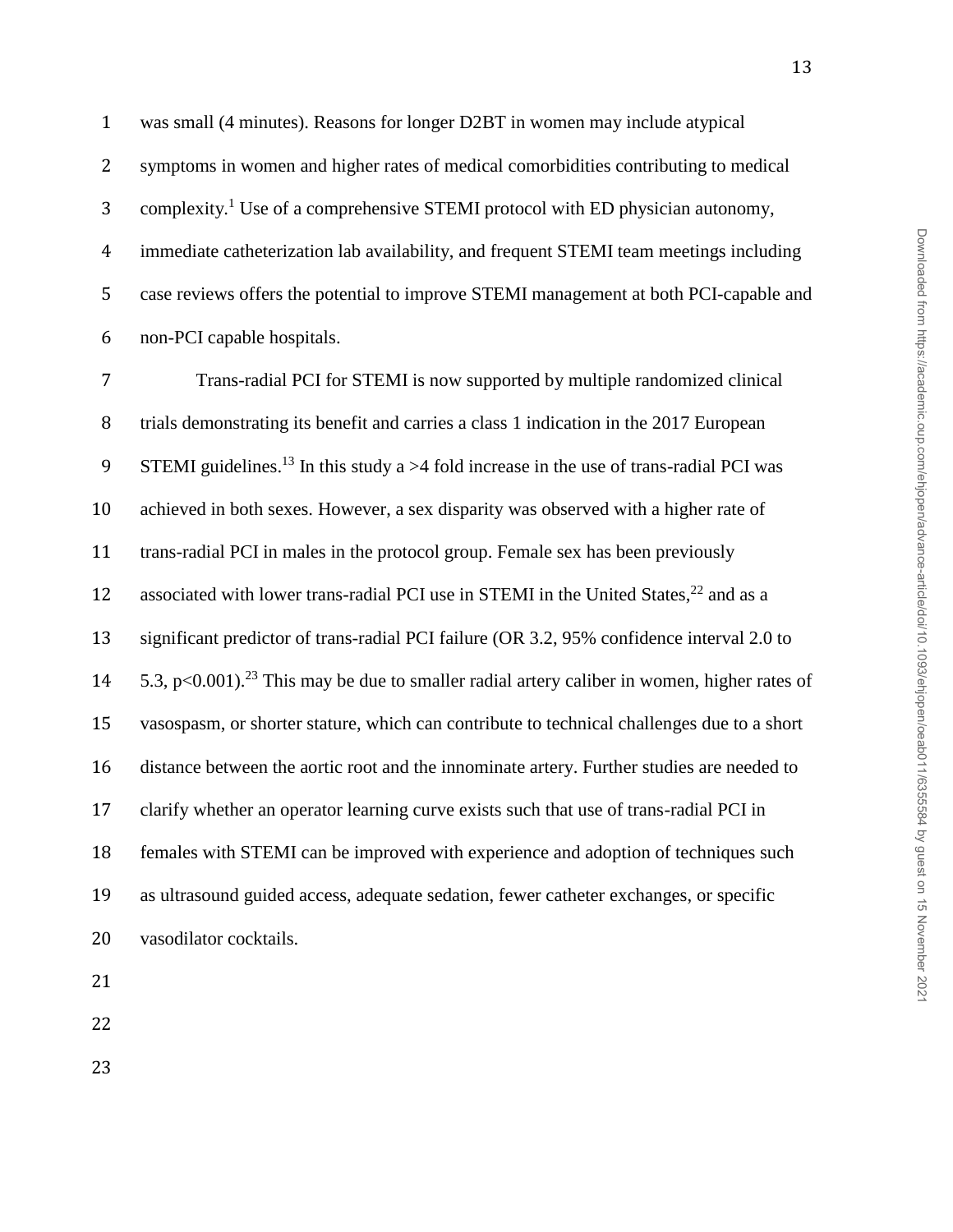The relationship between sex disparities in trans-radial access use and bleeding outcomes in the present study is notable and warrants further investigation. Bleeding events in 4 STEMI patients are associated with increased short and long-term mortality.<sup>24, 25</sup> The reasons for persistently higher bleeding events in females in the protocol group in this study may be related to the higher rate of trans-femoral access for PCI in females as discussed above. A recent analysis from the MATRIX (Minimizing Adverse Haemorrhagic Events by TRansradial Access Site and Systemic Implementation of angioX) trial demonstrated that females are higher risk for severe bleeding and access 10 related complications.<sup>26</sup> In that study, use of trans-radial access had a relatively greater benefit in reducing MACE and NACCE in females. That study highlights the potential importance of operators persisting in using trans-radial access in females with STEMI despite technical challenges. However, non-access site related causes for bleeding disparities warrant further investigation, as non-access site bleeding in STEMI is 15 particularly associated with long-term outcomes.<sup>27</sup> *Limitations* First, this was a single center study within a multi-hospital regional health system. The majority of patients in this study were transferred for primary PCI. Further work is needed to generalize these findings to varied populations including those with a minority of inter-hospital transfer patients. Second, sustainability of STEMI systems of care is likely to vary between hospitals. The findings reported in this study may not be similar to the experience of other hospitals. Third, a pre- vs. post-protocol study design was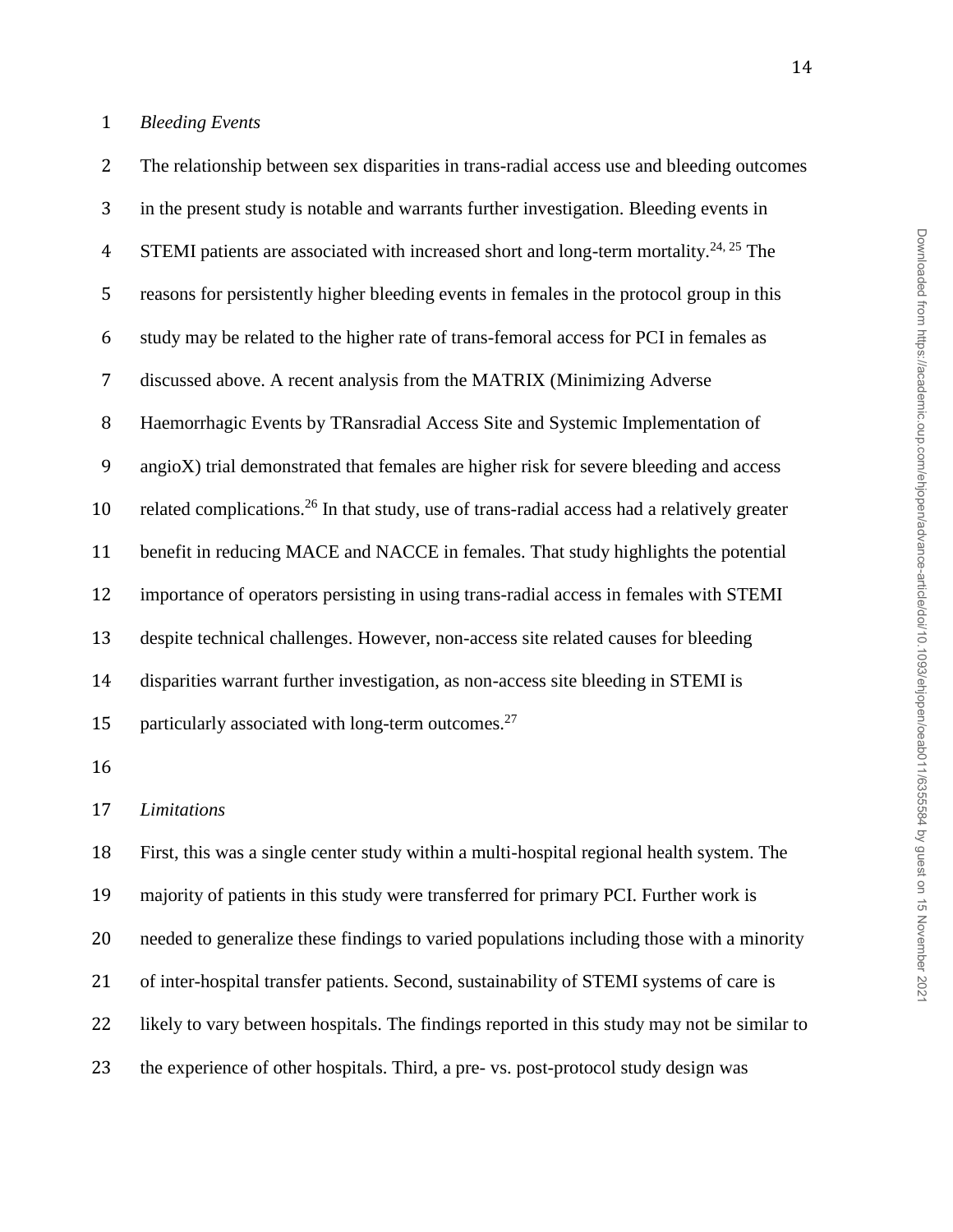| $\mathbf{1}$   | implemented, and bias due to changes in STEMI care provided unrelated to the protocol        |
|----------------|----------------------------------------------------------------------------------------------|
| $\overline{2}$ | implementation may influence the observed results. Finally, a higher rate of in-hospital     |
| 3              | re-infarction in females vs. males was observed in the protocol group while other            |
| $\overline{4}$ | ischemic complications including mortality were reduced. This finding may reflect a          |
| 5              | type 1 error due to multiple comparisons in the present analysis. Re-infarction events       |
| 6              | were adjudicated based on the definitions set forth by the ACC/NCDR CathPCI Registry,        |
| $\overline{7}$ | but the clinical importance of these events is uncertain and warrants further investigation. |
| 8              | Conclusions                                                                                  |
| 9              | With five-year follow-up, a comprehensive STEMI protocol was associated with reduced         |
|                |                                                                                              |
| 10             | sex disparities in GDMT, D2BT, in-hospital mortality, and ischemic in-hospital events.       |
| 11             | STEMI protocols modeled after the comprehensive STEMI protocol described in this             |
| 12             | study may offer the potential to improve the cardiovascular outcomes of women with           |
| 13             | STEMI.                                                                                       |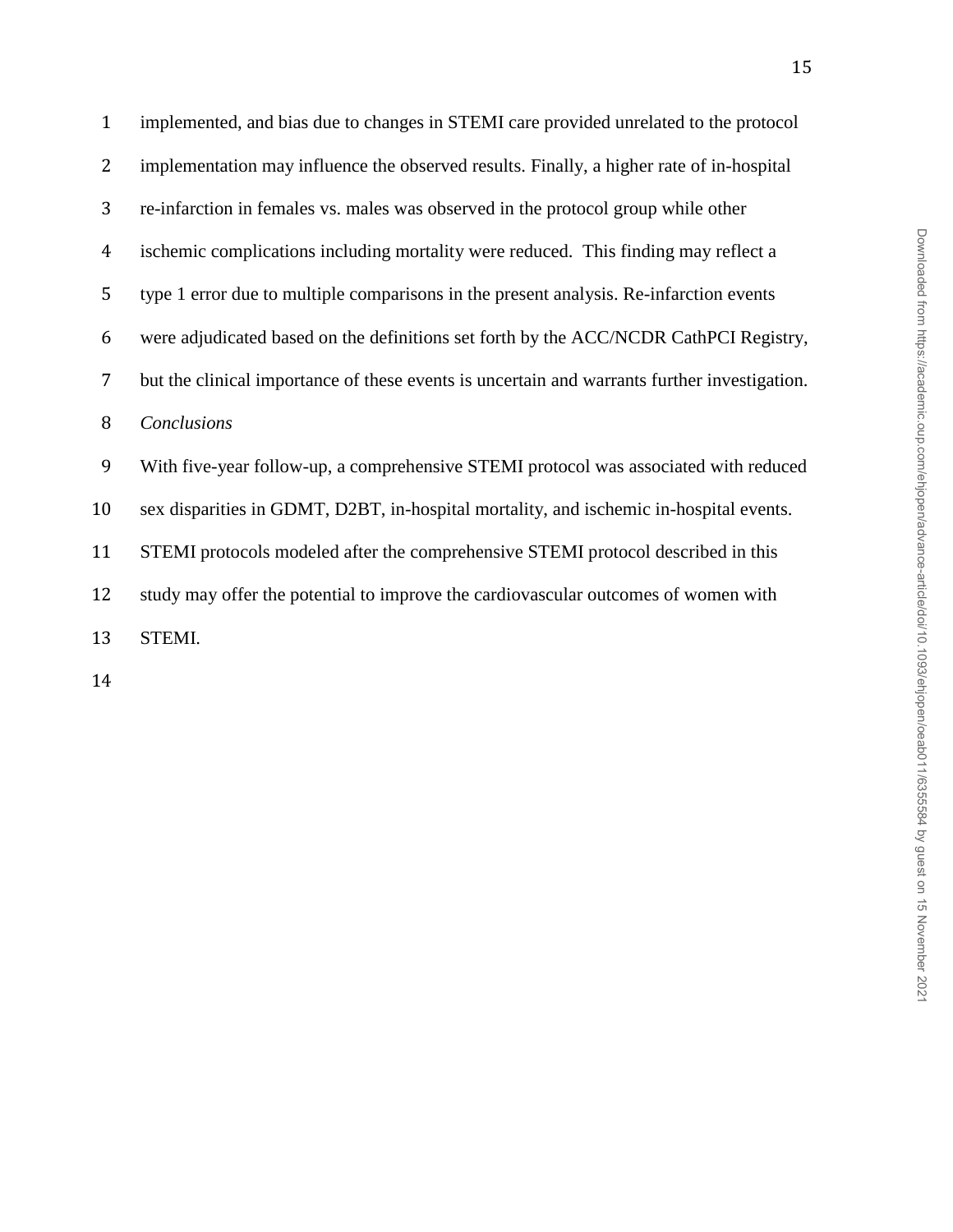| $\overline{2}$ | An on-line supplementary appendix is provided with the following data.                       |
|----------------|----------------------------------------------------------------------------------------------|
| 3              | Supplementary Table 1 - Baseline Characteristics by Sex in Control and Protocol Groups.      |
| $\overline{4}$ | Supplementary Table 2 - Annual In-Hospital Mortality by Sex                                  |
| 5              | Supplementary Figure 1 - Annual In-Hospital Mortality by Sex                                 |
| 6              |                                                                                              |
| $\overline{7}$ | <b>Acknowledgments</b>                                                                       |
| 8              | The authors wish to acknowledge the important contributions of many personnel from the       |
| 9              | Cleveland Clinic Emergency Services Institute, Critical Care Transport, and the Sones        |
| 10             | Cardiac Catheterization Lab                                                                  |
| 11             |                                                                                              |
| 12             | <b>Sources of Funding</b>                                                                    |
| 13             | The funding source was unrestricted philanthropic support to the Heart, Vascular, and        |
| 14             | Thoracic Institute Center for Healthcare Delivery Innovation, Cleveland Clinic. The          |
| 15             | funding source had no role in the design or conduct of the study; collection, management,    |
| 16             | analyses, or interpretation of the data; preparation, review, or approval of the manuscript; |
| 17             | or decision to submit the manuscript for publication.                                        |
| 18             |                                                                                              |
| 19             | <b>Disclosures</b>                                                                           |
| 20             | Stephen Ellis has served as a consultant for Abbott Vascular, Boston Scientific, and         |

- Medtronic. The remaining authors have no conflicts of interest to disclose.
- 

**Supplementary Data**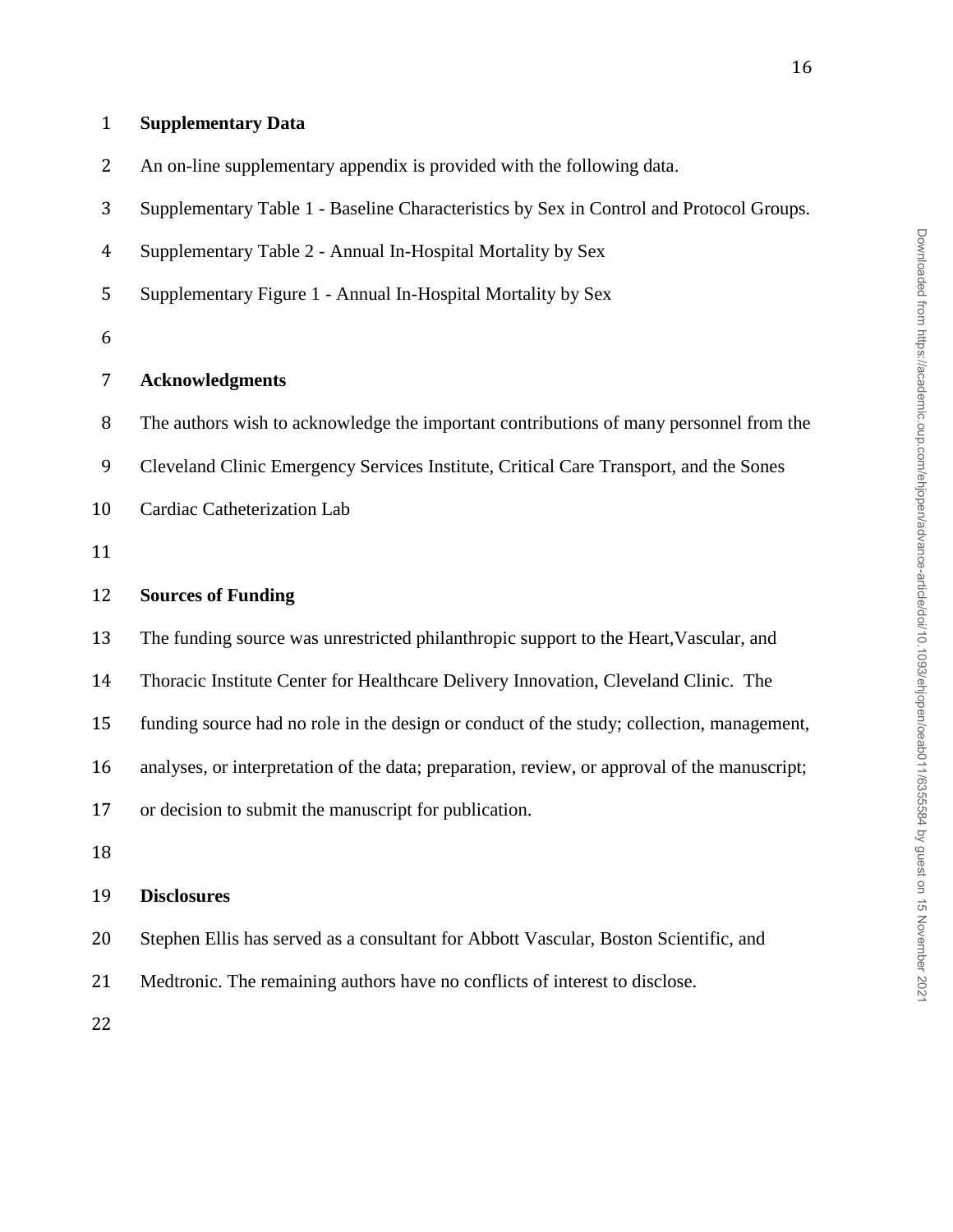# **References**

| 2              | Mehta LS, Beckie TM, DeVon HA, Grines CL, Krumholz HM, Johnson MN,<br>1.              |
|----------------|---------------------------------------------------------------------------------------|
| 3              | Lindley KJ, Vaccarino V, Wang TY, Watson KE, Wenger NK. Acute Myocardial              |
| $\overline{4}$ | Infarction in Women: A Scientific Statement From the American Heart Association.      |
| 5              | Circulation 2016;133(9):916-47.                                                       |
| 6              | Stevens GA, Mathers CD, Beard JR. Global mortality trends and patterns in older<br>2. |
| 7              | women. Bull World Health Organ 2013;91(9):630-9.                                      |
| 8              | 3.<br>Jneid H, Fonarow GC, Cannon CP, Hernandez AF, Palacios IF, Maree AO, Wells      |
| 9              | Q, Bozkurt B, Labresh KA, Liang L, Hong Y, Newby LK, Fletcher G, Peterson E,          |
| 10             | Wexler L. Sex differences in medical care and early death after acute myocardial      |
| 11             | infarction. Circulation 2008;118(25):2803-10.                                         |
| 12             | Dreyer RP, Beltrame JF, Tavella R, Air T, Hoffmann B, Pati PK, Di Fiore D,<br>4.      |
| 13             | Arstall M, Zeitz C. Evaluation of gender differences in Door-to-Balloon time in ST-   |
| 14             | elevation myocardial infarction. Heart Lung Circ 2013;22(10):861-9.                   |
| 15             | 5.<br>Hinohara TT, Al-Khalidi HR, Fordyce CB, Gu X, Sherwood MW, Roettig ML,          |
| 16             | Corbett CC, Monk L, Tamis-Holland JE, Berger PB, Burchenal JEB, Wilson BH, Jollis     |
| 17             | JG, Granger CB. Impact of Regional Systems of Care on Disparities in Care Among       |
| 18             | Female and Black Patients Presenting With ST-Segment-Elevation Myocardial             |
| 19             | Infarction. J Am Heart Assoc 2017;6(10).                                              |
| 20             | Cenko E, van der Schaar M, Yoon J, Manfrini O, Vasiljevic Z, Vavlukis M,<br>6.        |
| 21             | Kedev S, Milicic D, Badimon L, Bugiardini R. Sex-Related Differences in Heart Failure |
| 22             | After ST-Segment Elevation Myocardial Infarction. Journal of the American College of  |
| 23             | Cardiology 2019;74(19):2379-2389.                                                     |
|                |                                                                                       |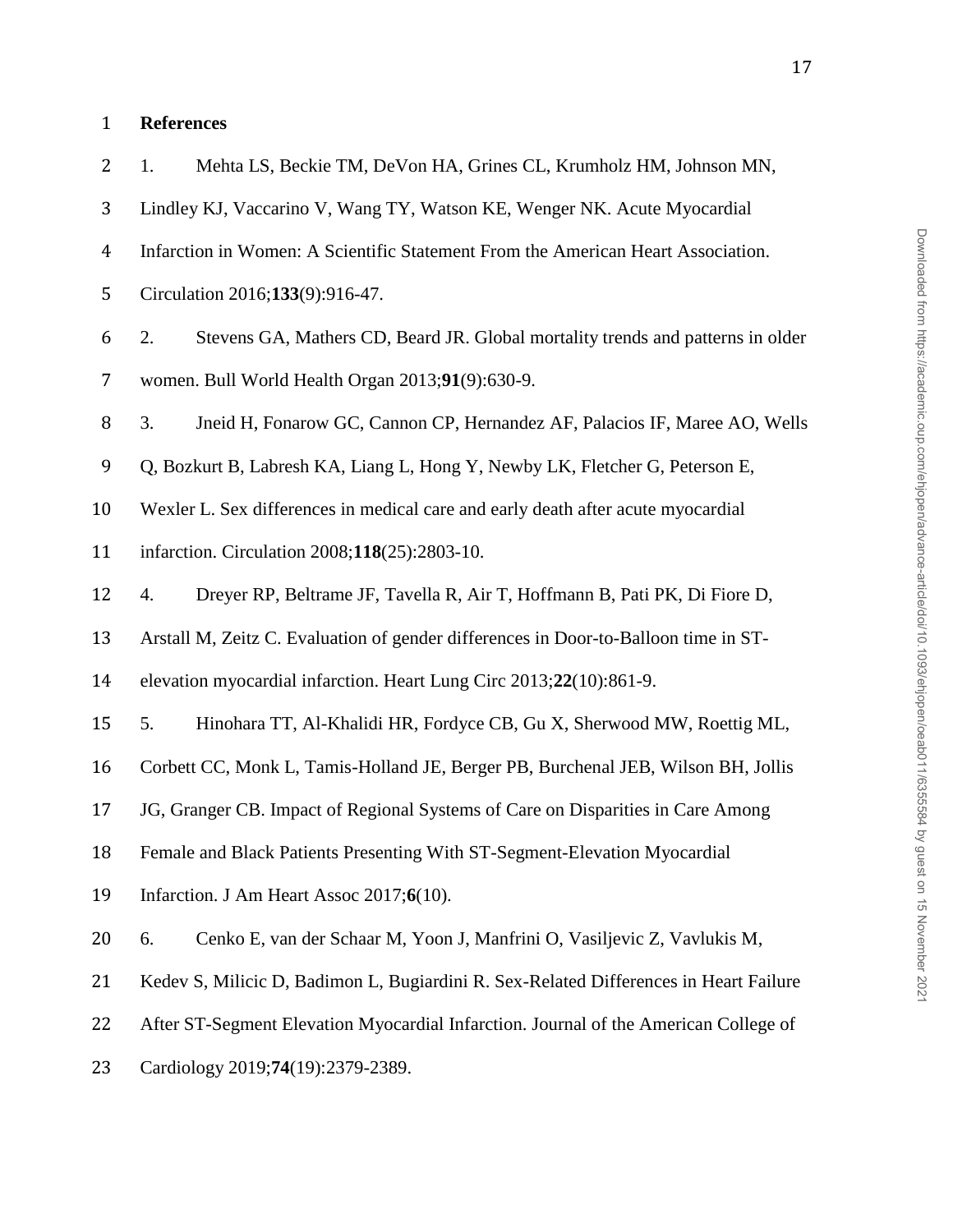| $\mathbf{1}$   | Pancholy SB, Shantha GP, Patel T, Cheskin LJ. Sex differences in short-term and<br>7.     |
|----------------|-------------------------------------------------------------------------------------------|
| $\overline{2}$ | long-term all-cause mortality among patients with ST-segment elevation myocardial         |
| 3              | infarction treated by primary percutaneous intervention: a meta-analysis. JAMA Intern     |
| $\overline{4}$ | Med 2014;174(11):1822-30.                                                                 |
| 5              | 8.<br>Lawesson SS, Alfredsson J, Fredrikson M, Swahn E. Time trends in STEMI--            |
| 6              | improved treatment and outcome but still a gender gap: a prospective observational        |
| $\overline{7}$ | cohort study from the SWEDEHEART register. BMJ Open 2012;2(2):e000726.                    |
| 8              | 9.<br>Johnston N, Bornefalk-Hermansson A, Schenck-Gustafsson K, Held C, Goodman           |
| 9              | SG, Yan AT, Bierman AS. Do clinical factors explain persistent sex disparities in the use |
| 10             | of acute reperfusion therapy in STEMI in Sweden and Canada? Eur Heart J Acute             |
| 11             | Cardiovasc Care 2013;2(4):350-8.                                                          |
| 12             | 10.<br>Benamer H, Tafflet M, Bataille S, Escolano S, Livarek B, Fourchard V, Caussin      |
| 13             | C, Teiger E, Garot P, Lambert Y, Jouven X, Spaulding C. Female gender is an               |
| 14             | independent predictor of in-hospital mortality after STEMI in the era of primary PCI:     |
| 15             | insights from the greater Paris area PCI Registry. EuroIntervention 2011;6(9):1073-9.     |
| 16             | 11.<br>Kosmidou I, Redfors B, Selker HP, Thiele H, Patel MR, Udelson JE, Magnus           |
| 17             | Ohman E, Eitel I, Granger CB, Maehara A, Kirtane A, Genereux P, Jenkins PL, Ben-          |
| 18             | Yehuda O, Mintz GS, Stone GW. Infarct size, left ventricular function, and prognosis in   |
| 19             | women compared to men after primary percutaneous coronary intervention in ST-             |
| 20             | segment elevation myocardial infarction: results from an individual patient-level pooled  |
| 21             | analysis of 10 randomized trials. Eur Heart J 2017;38(21):1656-1663.                      |
| 22             | Hvelplund A, Galatius S, Madsen M, Rasmussen JN, Rasmussen S, Madsen JK,<br>12.           |
| 23             | Sand NP, Tilsted HH, Thayssen P, Sindby E, Hojbjerg S, Abildstrom SZ. Women with          |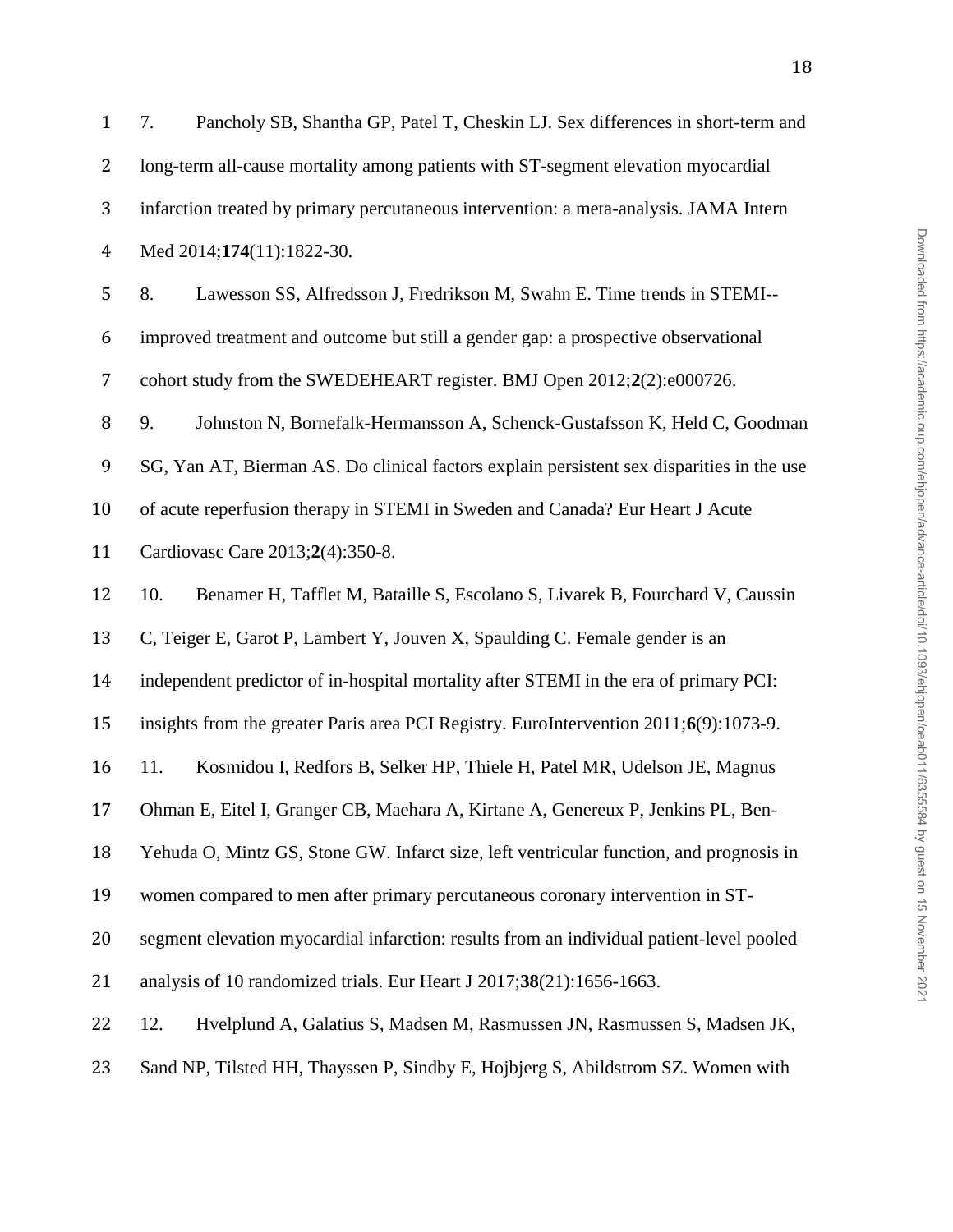acute coronary syndrome are less invasively examined and subsequently less treated than men. Eur Heart J 2010;**31**(6):684-90. 13. Ibanez B, James S, Agewall S, Antunes MJ, Bucciarelli-Ducci C, Bueno H,

- Caforio ALP, Crea F, Goudevenos JA, Halvorsen S, Hindricks G, Kastrati A, Lenzen MJ,
- Prescott E, Roffi M, Valgimigli M, Varenhorst C, Vranckx P, Widimsky P, Group
- ESCSD. 2017 ESC Guidelines for the management of acute myocardial infarction in
- patients presenting with ST-segment elevation: The Task Force for the management of
- acute myocardial infarction in patients presenting with ST-segment elevation of the
- European Society of Cardiology (ESC). Eur Heart J 2018;**39**(2):119-177.
- 14. Huded CP, Johnson M, Kravitz K, Menon V, Abdallah M, Gullett TC, Hantz S,
- Ellis SG, Podolsky SR, Meldon SW, Kralovic DM, Brosovich D, Smith E, Kapadia SR,
- Khot UN. 4-Step Protocol for Disparities in STEMI Care and Outcomes in Women. J Am
- Coll Cardiol 2018;**71**(19):2122-2132.
- 15. Moussa I, Hermann A, Messenger JC, Dehmer GJ, Weaver WD, Rumsfeld JS,
- Masoudi FA. The NCDR CathPCI Registry: a US national perspective on care and
- outcomes for percutaneous coronary intervention. Heart 2013;**99**(5):297-303.
- 16. Huded CP, Kumar A, Johnson M, Abdallah M, Ballout JA, Kravitz K, Menon V,
- Gullett TC, Hantz S, Ellis SG, Podolsky SR, Meldon SW, Kralovic DM, Brosovich D,
- Smith E, Kapadia SR, Khot UN. Incremental Prognostic Value of Guideline-Directed
- Medical Therapy, Transradial Access, and Door-to-Balloon Time on Outcomes in ST-
- Segment-Elevation Myocardial Infarction. Circ Cardiovasc Interv 2019;**12**(3):e007101.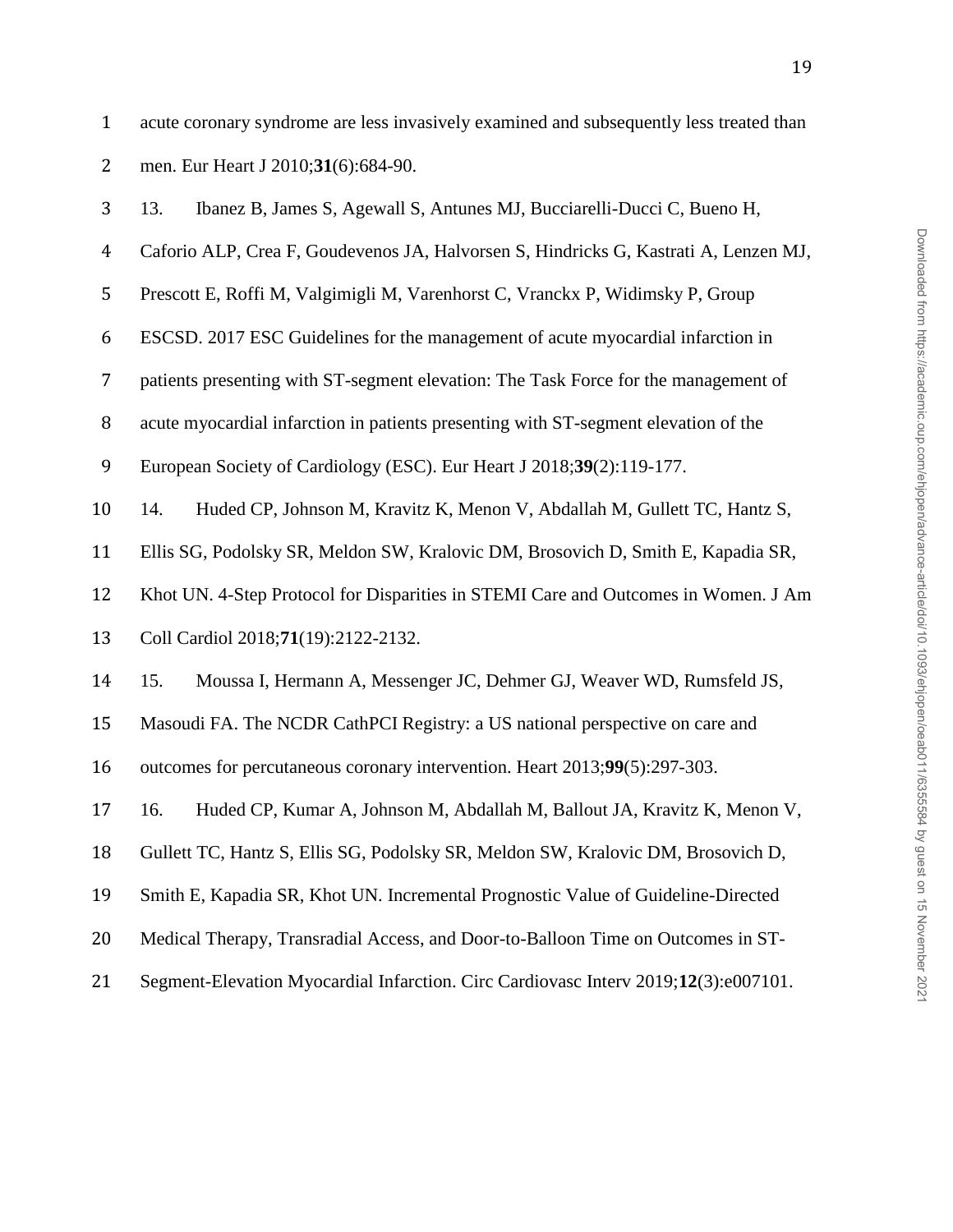| $\mathbf{1}$   | Wei J, Mehta PK, Grey E, Garberich RF, Hauser R, Bairey Merz CN, Henry TD.<br>17.       |
|----------------|-----------------------------------------------------------------------------------------|
| 2              | Sex-based differences in quality of care and outcomes in a health system using a        |
| 3              | standardized STEMI protocol. Am Heart J 2017;191:30-36.                                 |
| $\overline{4}$ | 18.<br>Joshi S, Nuckols T, Escarce J, Huckfeldt P, Popescu I, Sood N. Regression to the |
| 5              | Mean in the Medicare Hospital Readmissions Reduction Program. JAMA Intern Med           |
| 6              | 2019.                                                                                   |
| $\overline{7}$ | 19.<br>Girbes AR, Robert R, Marik PE. Protocols: help for improvement but beware of     |
| 8              | regression to the mean and mediocrity. Intensive Care Med 2015;41(12):2218-20.          |
| 9              | 20.<br>O'Gara PT, Kushner FG, Ascheim DD, Casey DE, Chung MK, de Lemos JA,              |
| 10             | Ettinger SM, Fang JC, Fesmire FM, Franklin BA, Granger CB, Krumholz HM,                 |
| 11             | Linderbaum JA, Morrow DA, Newby LK, Ornato JP, Ou N, Radford MJ, Tamis-Holland          |
| 12             | JE, Tommaso CL, Tracy CM, Woo YJ, Zhao DX, Anderson JL, Jacobs AK, Halperin JL,         |
| 13             | Albert NM, Brindis RG, Creager MA, DeMets D, Guyton RA, Hochman JS, Kovacs RJ,          |
| 14             | Kushner FG, Ohman EM, Stevenson WG, Yancy CW, Fdn ACC, Force AHAT. 2013                 |
| 15             | ACCF/AHA Guideline for the Management of ST-Elevation Myocardial Infarction:            |
| 16             | Executive Summary A Report of the American College of Cardiology                        |
| 17             | Foundation/American Heart Association Task Force on Practice Guidelines. Journal of     |
| 18             | the American College of Cardiology $2013;61(4):485-510$ .                               |
| 19             | Lewis WR, Ellrodt AG, Peterson E, Hernandez AF, LaBresh KA, Cannon CP,<br>21.           |
| 20             | Pan W, Fonarow GC. Trends in the use of evidence-based treatments for coronary artery   |
| 21             | disease among women and the elderly: findings from the get with the guidelines quality- |
|                |                                                                                         |

improvement program. Circ Cardiovasc Qual Outcomes 2009;**2**(6):633-41.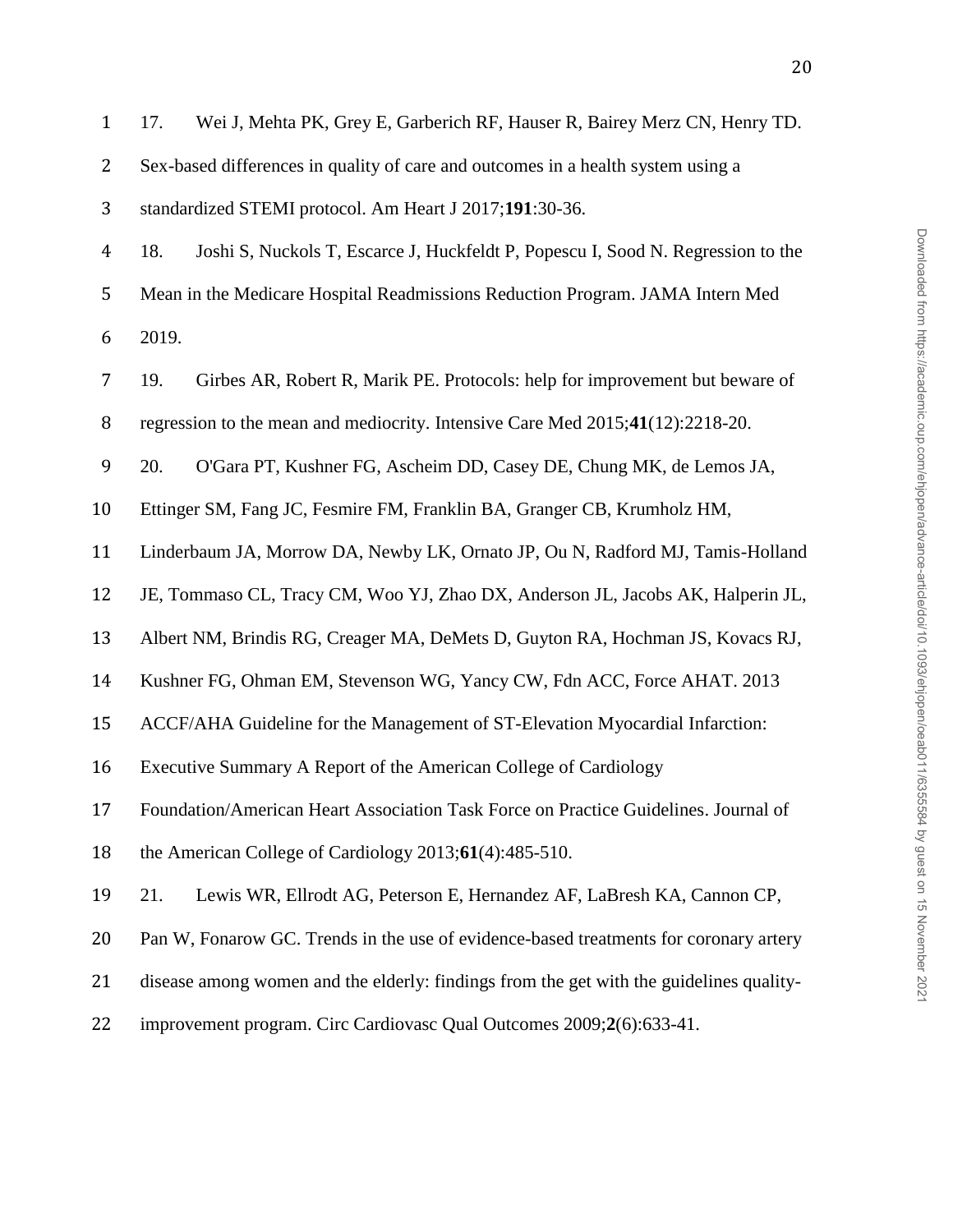| $\mathbf{1}$   | Valle JA, Kaltenbach LA, Bradley SM, Yeh RW, Rao SV, Gurm HS, Armstrong<br>22.           |
|----------------|------------------------------------------------------------------------------------------|
| $\overline{2}$ | EJ, Messenger JC, Waldo SW. Variation in the Adoption of Transradial Access for ST-      |
| 3              | Segment Elevation Myocardial Infarction: Insights From the NCDR CathPCI Registry.        |
| 4              | JACC Cardiovasc Interv 2017;10(22):2242-2254.                                            |
| 5              | 23.<br>Abdelaal E, Brousseau-Provencher C, Montminy S, Plourde G, MacHaalany J,          |
| 6              | Bataille Y, Molin P, Dery JP, Barbeau G, Roy L, Larose E, De Larochelliere R, Nguyen     |
| 7              | CM, Proulx G, Costerousse O, Bertrand OF. Risk score, causes, and clinical impact of     |
| 8              | failure of transradial approach for percutaneous coronary interventions. JACC Cardiovasc |
| 9              | Interv $2013;6(11):1129-37$ .                                                            |
| 10             | 24.<br>Hermanides RS, Ottervanger JP, Dambrink JH, de Boer MJ, Hoorntje JC,              |
| 11             | Gosselink AT, Suryapranata H, van 't Hof AW. Incidence, predictors and prognostic        |
| 12             | importance of bleeding after primary PCI for ST-elevation myocardial infarction.         |
| 13             | EuroIntervention 2010;6(1):106-11.                                                       |
| 14             | 25.<br>Kikkert WJ, van Geloven N, van der Laan MH, Vis MM, Baan J, Jr., Koch KT,         |
| 15             | Peters RJ, de Winter RJ, Piek JJ, Tijssen JG, Henriques JP. The prognostic value of      |
| 16             | bleeding academic research consortium (BARC)-defined bleeding complications in ST-       |
| 17             | segment elevation myocardial infarction: a comparison with the TIMI (Thrombolysis In     |
| 18             | Myocardial Infarction), GUSTO (Global Utilization of Streptokinase and Tissue            |
| 19             | Plasminogen Activator for Occluded Coronary Arteries), and ISTH (International Society   |
| 20             | on Thrombosis and Haemostasis) bleeding classifications. Journal of the American         |
| 21             | College of Cardiology 2014;63(18):1866-75.                                               |
| 22             | Gargiulo G, Ariotti S, Vranckx P, Leonardi S, Frigoli E, Ciociano N, Tumscitz C,<br>26.  |
| 23             | Tomassini F, Calabro P, Garducci S, Crimi G, Ando G, Ferrario M, Limbruno U, Cortese     |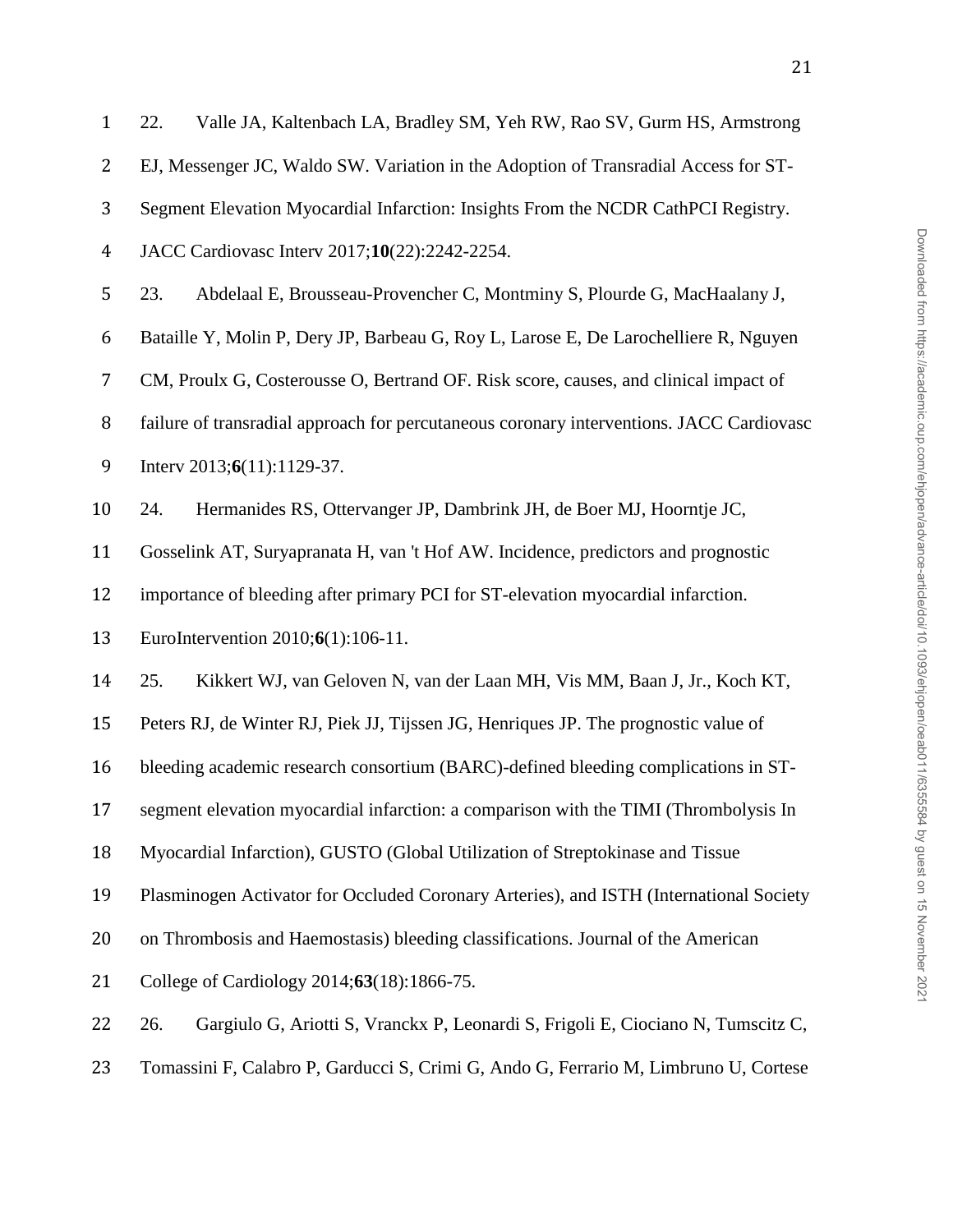| $\mathbf{1}$ | B, Sganzerla P, Lupi A, Russo F, Garbo R, Ausiello A, Zavalloni D, Sardella G, Esposito |  |  |  |  |
|--------------|-----------------------------------------------------------------------------------------|--|--|--|--|
| 2            | G, Santarelli A, Tresoldi S, Nazzaro MS, Zingarelli A, Petronio AS, Windecker S, da     |  |  |  |  |
| 3            | Costa BR, Valgimigli M. Impact of Sex on Comparative Outcomes of Radial Versus          |  |  |  |  |
| 4            | Femoral Access in Patients With Acute Coronary Syndromes Undergoing Invasive            |  |  |  |  |
| 5            | Management: Data From the Randomized MATRIX-Access Trial. JACC Cardiovasc               |  |  |  |  |
| 6            | Interv $2018;11(1):36-50$ .                                                             |  |  |  |  |
| 7            | Kikkert WJ, Delewi R, Ouweneel DM, van Nes SH, Vis MM, Baan J, Jr., Koch<br>27.         |  |  |  |  |
| 8            | KT, Dangas GD, Mehran R, de Winter RJ, Peters RJ, Piek JJ, Tijssen JG, Henriques JP.    |  |  |  |  |
| 9            | Prognostic value of access site and nonaccess site bleeding after percutaneous coronary |  |  |  |  |
| 10           | intervention: a cohort study in ST-segment elevation myocardial infarction and          |  |  |  |  |
| 11           | comprehensive meta-analysis. JACC Cardiovasc Interv 2014;7(6):622-30.                   |  |  |  |  |
|              |                                                                                         |  |  |  |  |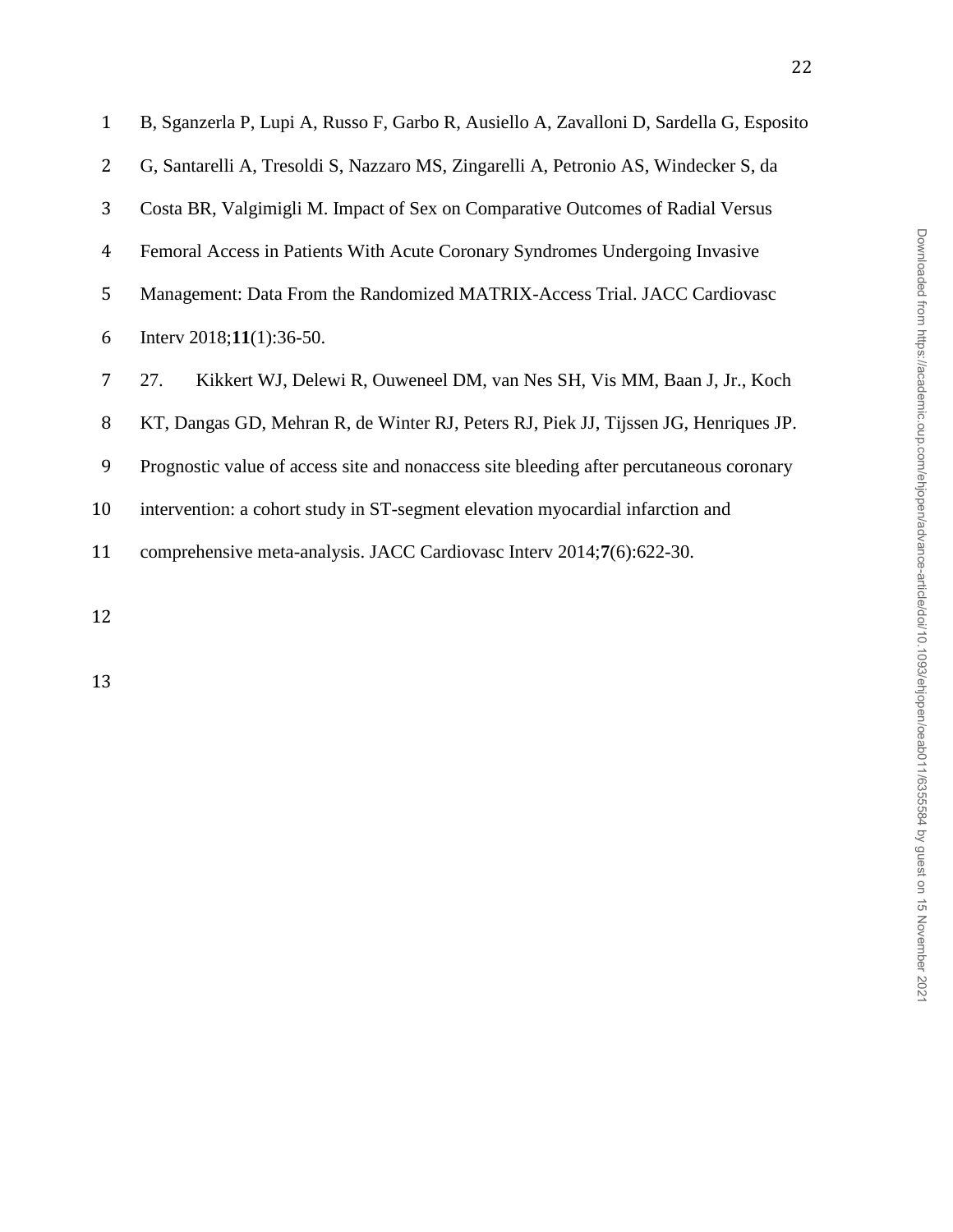## **Figures and Legends**

## **Graphical Abstract**



 A comprehensive STEMI protocol was associated with reduced STEMI sex disparities in care and outcomes for 5 years after protocol implementation. Key aspects of the protocol and in-hospital outcomes are summarized. MACCE = major adverse cardiovascular and cerebrovascular events. NACE = net adverse clinical events.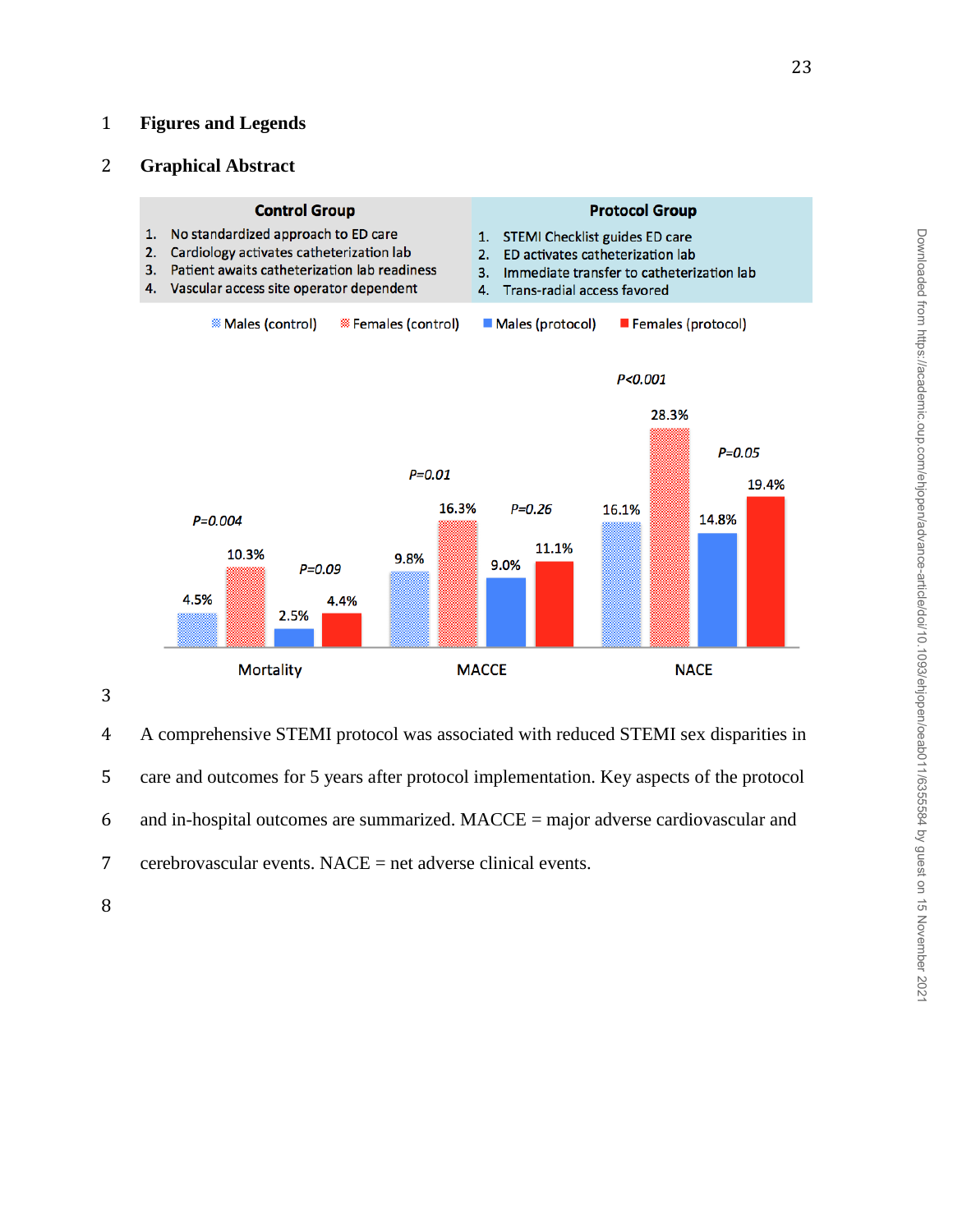

## **Study Outcomes**

Comparison of males vs. females stratified by control and protocol groups

- 1. Guideline-directed medical therapy prior to PCI
- 2. Trans-radial access for PCI
- 3. Door to balloon time
- 4. Mortality, MACCE, NACE
- 2
- 3 MACCE = major adverse cardiovascular and cerebrovascular events. NACE = net

4 adverse clinical events. PCI = percutaneous coronary intervention. STEMI = ST elevation

- 5 myocardial infarction.
- 6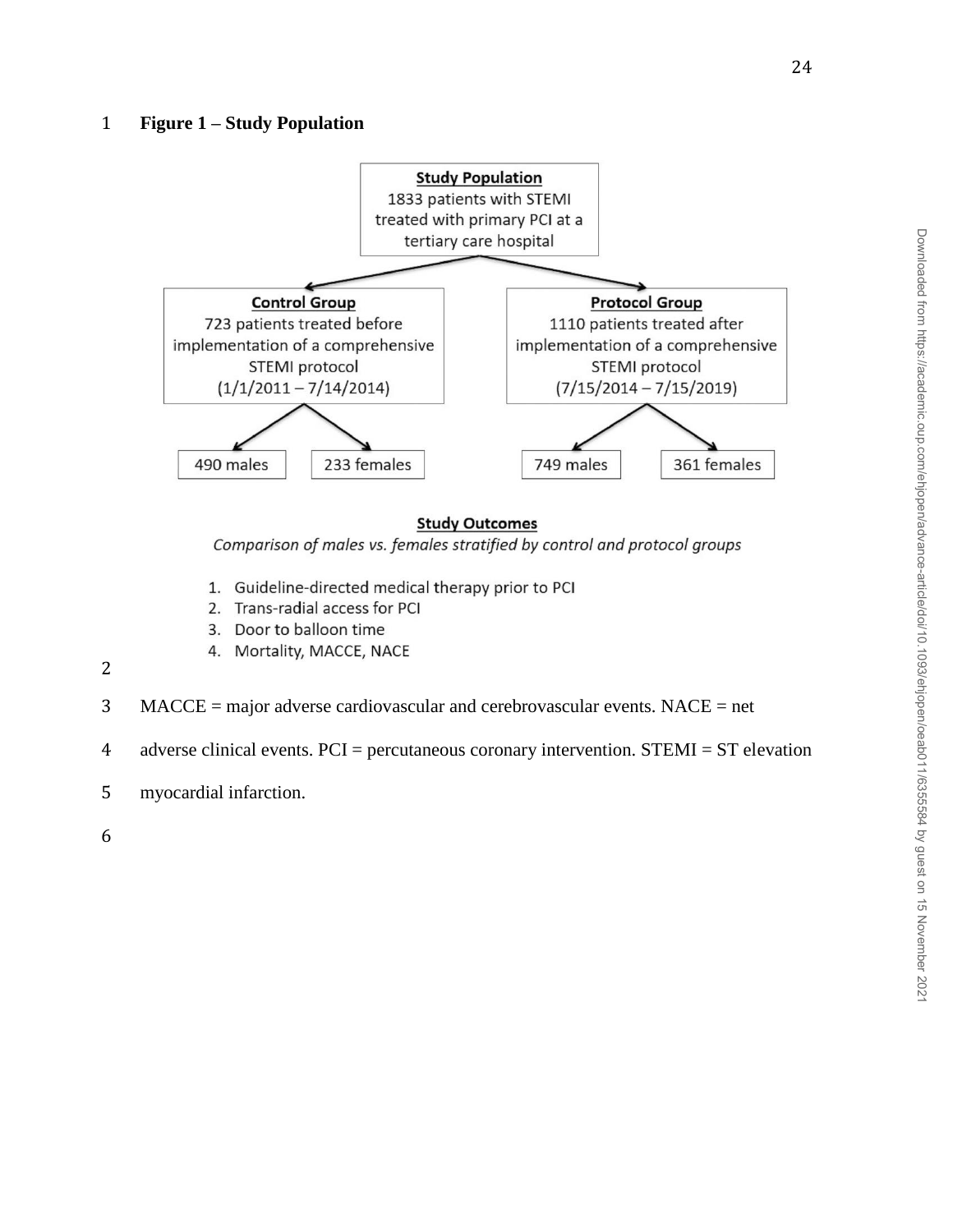### **Figure 2 – Door to Balloon Times**



D2BT in males vs. females overall and stratified by STEMI presenting location in the (A)

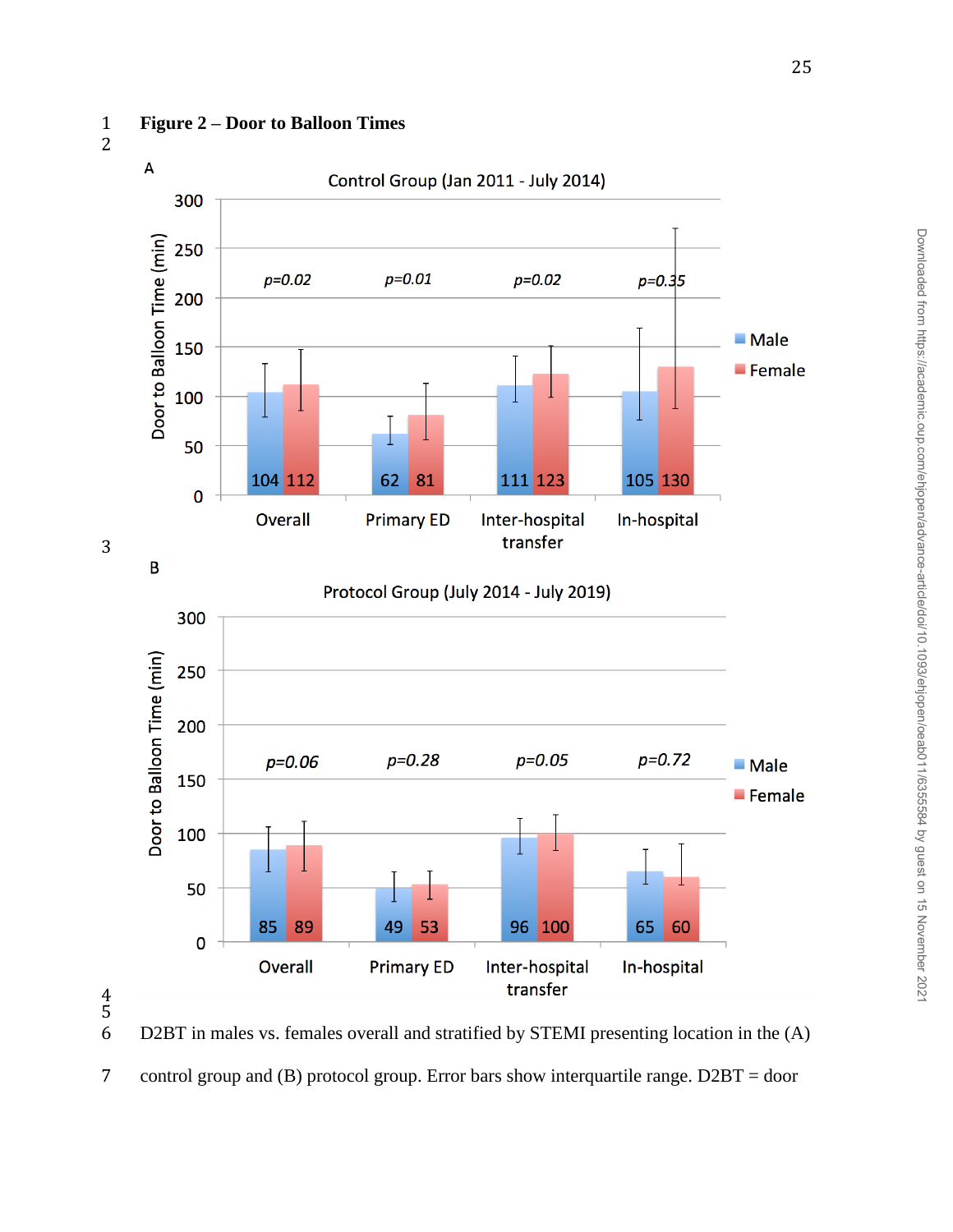- to balloon time. ED = emergency department. STEMI = ST elevation myocardial
- infarction.
-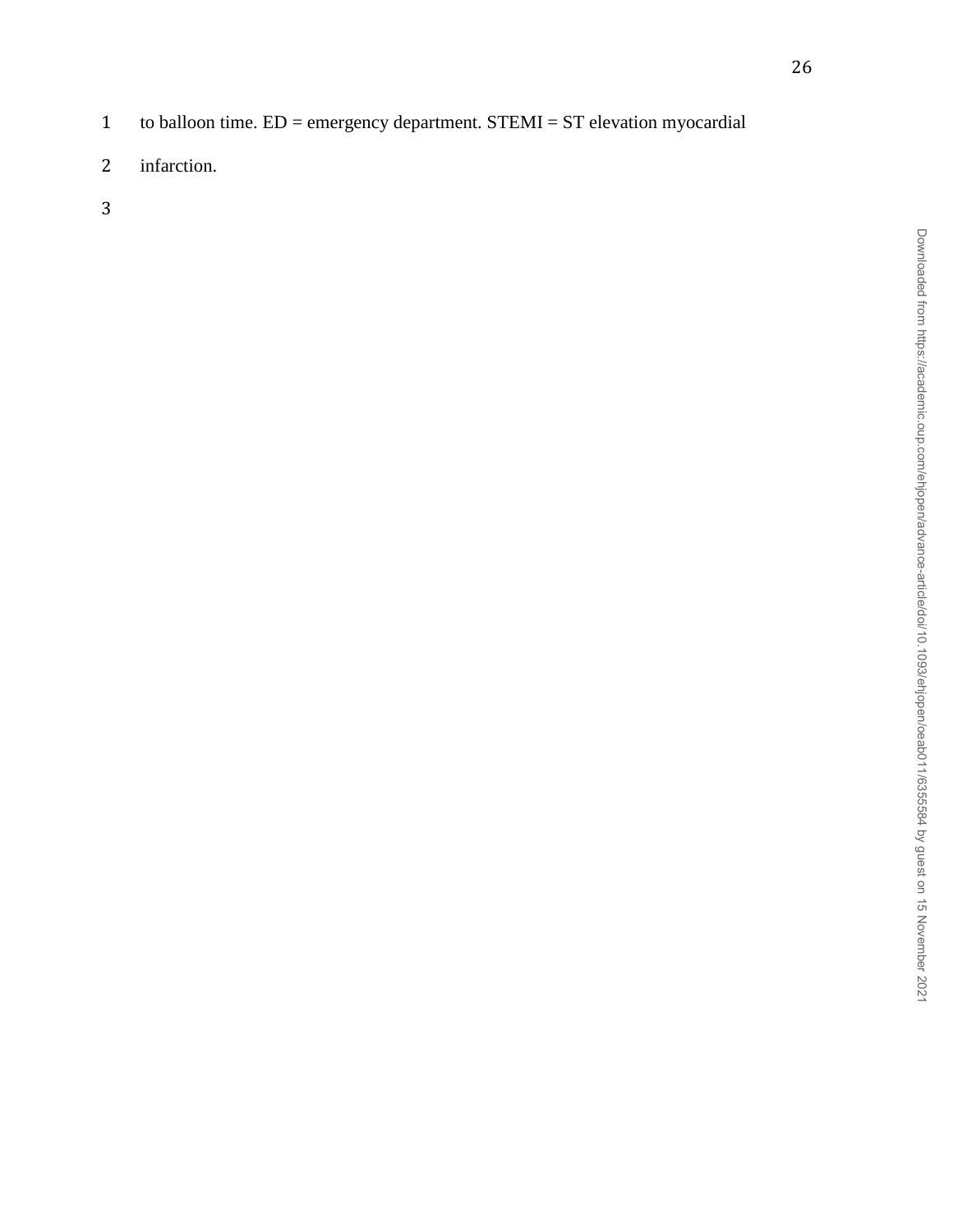## 1 **Table 1 –** Baseline Characteristics

|                                 | Male              | Female            | $\mathbf{P}$ |  |  |  |
|---------------------------------|-------------------|-------------------|--------------|--|--|--|
| Variable                        | $(n=1,239)$       | $(n=594)$         |              |  |  |  |
| Age (years)                     | 60.1 [52.2, 67.9] | 65.0 [55.0, 74.6] | < 0.001      |  |  |  |
| White race                      | 881 (71.1%)       | 391 (65.8%)       | 0.02         |  |  |  |
| <b>Black</b> race               | 296 (23.9%)       | 183 (30.8%)       | 0.002        |  |  |  |
| Hypertension                    | 887 (71.1%)       | 477 (80.3%)       | < 0.001      |  |  |  |
| Dyslipidemia                    | 873 (72.0%)       | 442 (76.3%)       | 0.05         |  |  |  |
| Prior heart failure             | 171 (13.8%)       | 92 (15.5%)        | 0.34         |  |  |  |
| Prior PCI                       | 276 (22.3%)       | 130 (21.9%)       | 0.85         |  |  |  |
| Prior CABG                      | 18 (1.5%)         | $9(1.5\%)$        | 0.92         |  |  |  |
| Current dialysis                | $18(1.5\%)$       | $11(1.9\%)$       | 0.52         |  |  |  |
| Prior cerebrovascular disease   | $125(10.1\%)$     | 95 (16.0%)        | < 0.001      |  |  |  |
| Prior peripheral artery disease | $102(8.2\%)$      | 74 (12.5%)        | 0.004        |  |  |  |
| Chronic lung disease            | 122 (9.8%)        | 106 (17.9%)       | < 0.001      |  |  |  |
| Diabetes mellitus               | 347 (28.0%)       | 231 (38.9%)       | < 0.001      |  |  |  |
| Non-system delay for PCI        | 288 (23.2%)       | 158 (26.6%)       | 0.12         |  |  |  |
| <b>Presenting Location</b>      |                   |                   |              |  |  |  |
| Main campus ED                  | 292 (23.6%)       | 148 (24.9%)       |              |  |  |  |
| Transfer from non-PCI facility  | 864 (69.7%)       | 398 (67.0%)       | 0.40         |  |  |  |
| In-hospital                     | 83 (6.7%)         | 48 (8.0%)         |              |  |  |  |

4

2 CABG = coronary artery bypass grafting. ED = emergency department. PCI =

3 percutaneous coronary intervention.